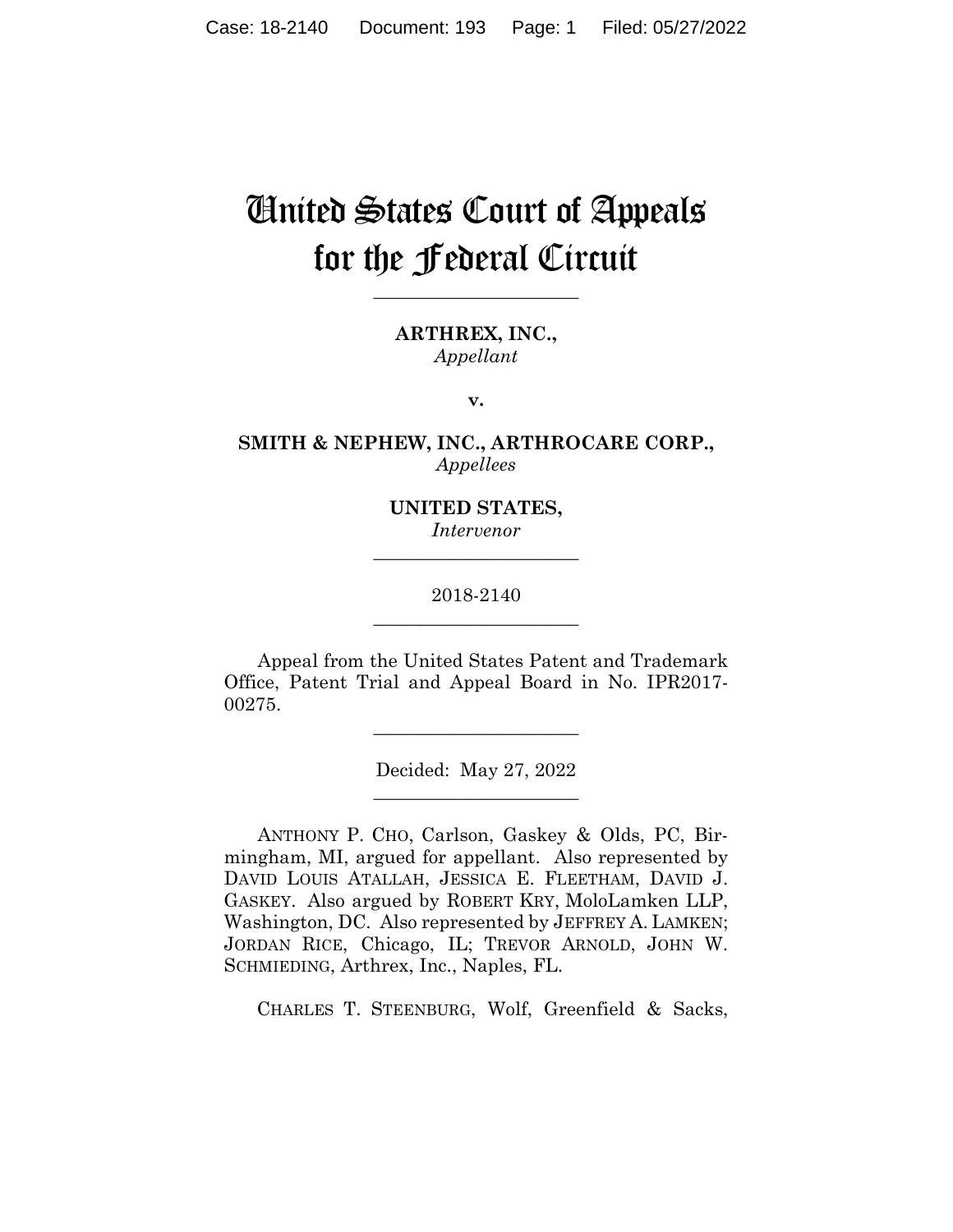P.C., Boston, MA, argued for appellees. Also represented by RICHARD GIUNTA, TURHAN SARWAR, NATHAN R. SPEED; MICHAEL N. RADER, New York, NY; MARK J. GORMAN, Smith & Nephew, Inc., Cordova, TN.

 JOSHUA MARC SALZMAN, Appellate Staff, Civil Division, United States Department of Justice, Washington, DC, argued for intervenor. Also represented by BRIAN M. BOYNTON, COURTNEY DIXON, SCOTT R. MCINTOSH; SARAH E. CRAVEN, DANIEL KAZHDAN, THOMAS W. KRAUSE, FARHEENA YASMEEN RASHEED, MOLLY R. SILFEN, Office of the Solicitor, United States Patent and Trademark Office, Alexandria, VA.

# Before MOORE, *Chief Judge*, REYNA and CHEN, *Circuit Judges*.

 $\mathcal{L}_\text{max}$  and  $\mathcal{L}_\text{max}$  and  $\mathcal{L}_\text{max}$  and  $\mathcal{L}_\text{max}$ 

## MOORE, *Chief Judge*.

Arthrex, Inc. appeals a Patent Trial and Appeal Board final written decision finding claims 1, 4, 8, 10–12, 16, 18, and 25–28 of U.S. Patent No. 9,179,907 unpatentable as anticipated. It also challenges a decision by the Commissioner for Patents denying Arthrex's request for the Director of the Patent and Trademark Office (PTO) to review the Board's decision and grant rehearing. We affirm.

## **BACKGROUND**

In 2015, Arthrex sued Smith & Nephew, Inc. and ArthroCare Corp. (collectively, S&N) in the United States District Court for the Eastern District of Texas, alleging infringement of the '907 patent. Shortly before trial, S&N petitioned the Board for *inter partes* review (IPR), arguing certain claims of the '907 patent were anticipated. The Board instituted IPR and ultimately found that prior art anticipated claims 1, 4, 8, 10–12, 16, 18, and 25–28. *Smith & Nephew, Inc. v. Arthrex, Inc.*, IPR2017-00275, 2018 WL 2084866, at \*1 (P.T.A.B. May 2, 2018).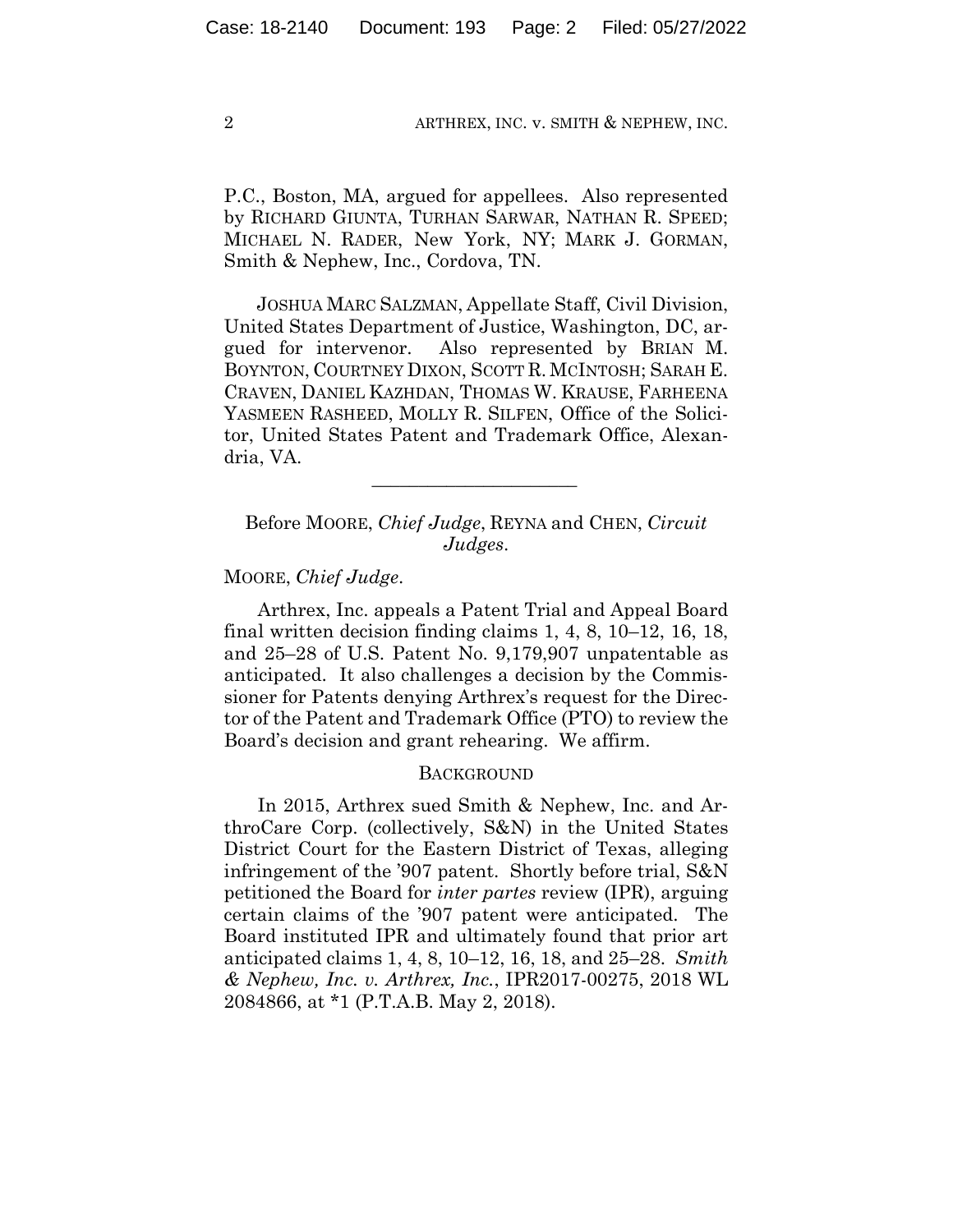Arthrex appealed. It primarily challenged the Board's decision on the merits, but it also argued that the Board lacked constitutional authority to issue the agency's final decision. Arthrex reasoned that the Board could not issue final decisions because its Administrative Patent Judges (APJs) were not nominated by the President and confirmed by the Senate, as the Appointments Clause requires for principal officers. We agreed with Arthrex's constitutional challenge and held that the appropriate remedy was to (1) sever the statutory limitations on the removal of APJs and (2) remand for rehearing by a new panel of APJs. *Arthrex, Inc. v. Smith & Nephew, Inc.*, 941 F.3d 1320, 1338, 1340 (Fed. Cir. 2019). We did not reach the merits of the Board's decision.

The Supreme Court vacated and remanded. *United States v. Arthrex, Inc.*, 141 S. Ct. 1970 (2021) (*Arthrex*). It agreed that because APJs are appointed by the Secretary of Commerce, rather than the President with the advice and consent of the Senate, they could not issue any "final decision binding the Executive Branch." *Id.* at 1985. The Court held, however, that the appropriate remedy was to (1) exempt the Director from 35 U.S.C. § 6(c), which precludes anyone but the Board from granting rehearing of a Board decision, and (2) "remand to the Acting Director for him to decide whether to rehear" the case. *Id.* at 1987.

On remand, Arthrex requested "rehearing by the Director." *Smith & Nephew, Inc. v. Arthrex, Inc.*, IPR2017- 00275, Paper 39 at 1 (P.T.A.B. Aug. 27, 2021). The office of the Director was, however, vacant. As was the office of Deputy Director, which is "vested with the authority to act in the capacity of the Director in the event of [his] absence or incapacity." 35 U.S.C. § 3(b)(1). The responsibility of addressing Arthrex's request thus fell to the Commissioner under a standing directive known as Agency Organization Order 45-1. That order states, "If both the [Director] and the Deputy [Director] positions are vacant, the Commissioner for Patents ... will perform the non-exclusive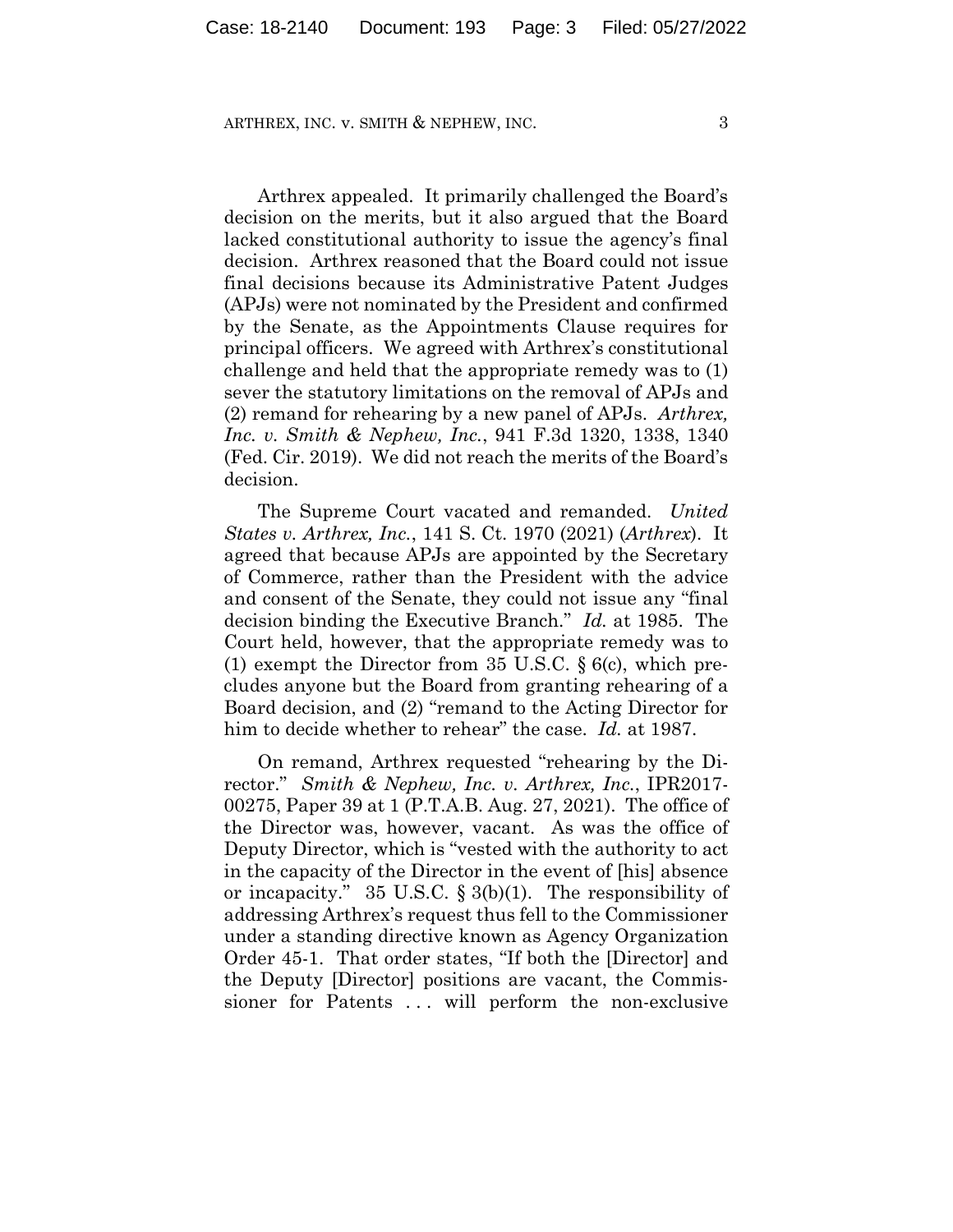functions and duties of the [Director]."1 U.S. Patent & Trademark Off., U.S. Dep't of Commerce, Agency Organization Order 45-1, at II.D (Nov. 7, 2016) (AOO 45-1). The Commissioner then denied rehearing and ordered that the Board's decision "is the final decision of the agency." *Smith & Nephew, Inc. v. Arthrex, Inc.*, IPR2017-00275, Paper 40 at 2 (P.T.A.B. Oct. 15, 2021).

Arthrex appeals. We have jurisdiction under 28 U.S.C.  $§ 1295(a)(4)(A).$ 

#### **DISCUSSION**

# I

We first address Arthrex's challenge to the Commissioner's order denying rehearing. Arthrex argues it "never got the remedy the Supreme Court ordered" because "[n]o presidentially appointed, Senate-confirmed principal officer decided Arthrex's petition" for rehearing. Appellant's Supp. Br. 1. Specifically, it argues the Commissioner's exercise of the Director's authority to decide rehearing petitions violated (1) the Appointments Clause, U.S. Const., art. II, § 2, cl. 2; (2) the Federal Vacancies Reform Act (FVRA), 5 U.S.C. § 3345 *et seq.*; and (3) the Constitution's separation of powers, U.S. Const., art. II, § 3. We do not agree.

#### A

The Appointments Clause requires all "Officers of the United States" to be appointed by the President with the advice and consent of the Senate. U.S. Const., art. II, § 2,

<sup>&</sup>lt;sup>1</sup> The order refers to the Director and Deputy Director by their alternate titles of "Under Secretary of Commerce for Intellectual Property" and "Deputy Under Secretary of Commerce for Intellectual Property," respectively. For clarity, we use the titles of Director and Deputy Director.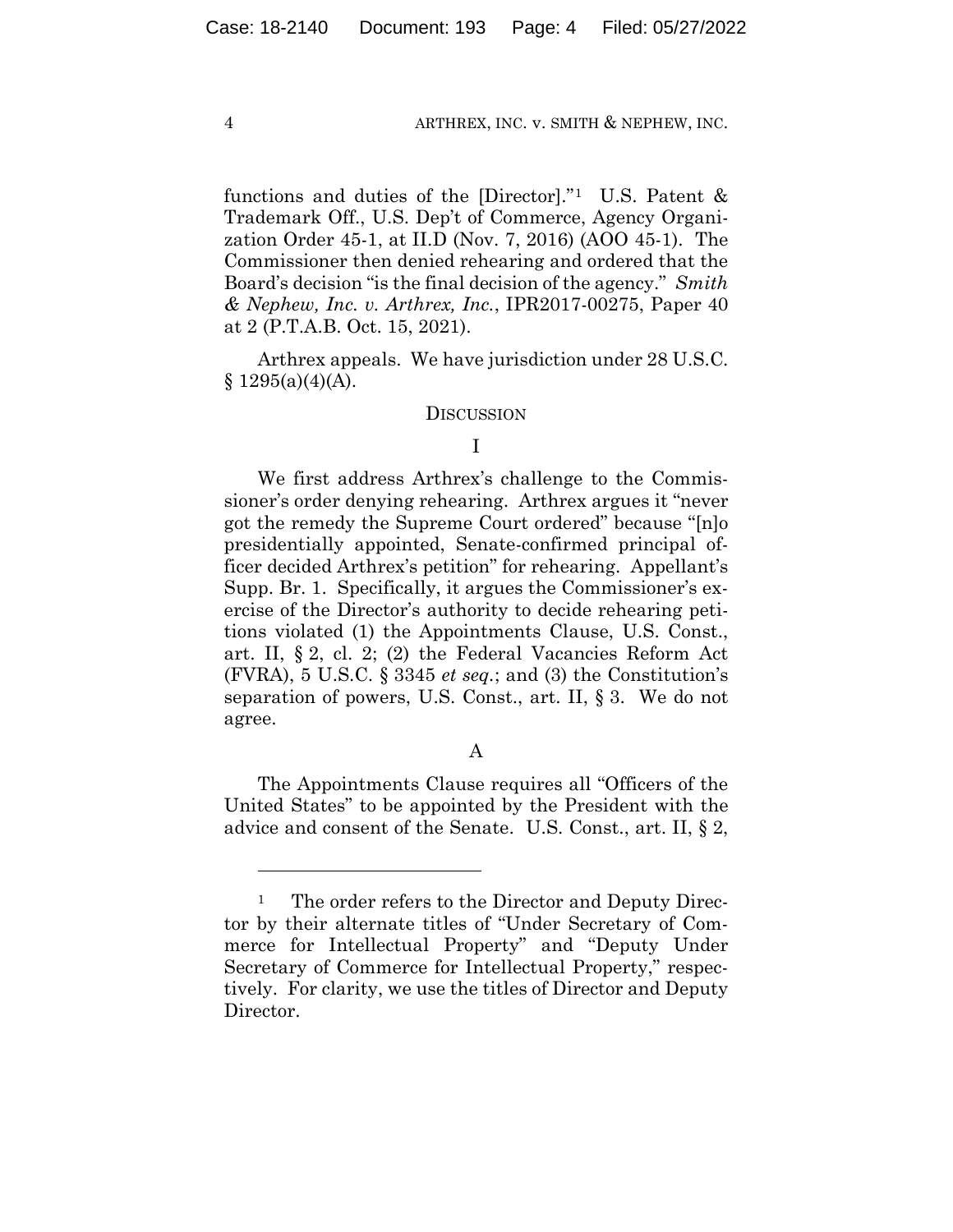cl. 2. For "inferior Officers," however, the Appointments Clause authorizes Congress to dispense with joint appointment and vest appointment power "in the President alone, in the Courts of Law, or in the Heads of Departments." *Id.* Congress did just that with the Commissioner for Patents, empowering the Secretary of Commerce to unilaterally appoint him. 35 U.S.C. § 3(b)(2)(A).

Because the Commissioner for Patents is not a Presidentially appointed, Senate-confirmed (PAS) officer, he ordinarily may not "issue a final decision binding the Executive Branch." *Arthrex*, 141 S. Ct. at 1985. Arthrex argues the Commissioner violated this principle when he denied Arthrex's rehearing request and stamped the Board's decision as "the final decision of the agency." *Smith & Nephew*, IPR2017-00275, Paper 40 at 2.

1

Although an inferior officer generally cannot issue a final agency decision, he may perform the functions and duties of an absent PAS officer on a temporary, acting basis. *United States v. Eaton* is instructive. 169 U.S. 331 (1898). After falling ill, the consul general to Siam, Sempronius Boyd, a PAS officer, unilaterally appointed Lewis Eaton, then a missionary, to the position of vice consul general. *Id.* at 331–32. Mr. Boyd then took a leave of absence, returning to his home in Missouri, where he later died. *Id.* at 332–33. In the period between Mr. Boyd's departure and his replacement's arrival, Mr. Eaton was required by law to "temporarily . . . fill the place[ ] of consul[ ] general," which he did. *Id.* at 336 (quoting Revised Statutes § 1674). The government, however, refused to pay Mr. Eaton for his services. It argued that Congress violated the Appointments Clause by authorizing the President to promulgate the consular regulations Mr. Boyd invoked to appoint Mr. Eaton. *See id.* at 343.

The Supreme Court rejected that argument. It held that an inferior officer "charged with the performance of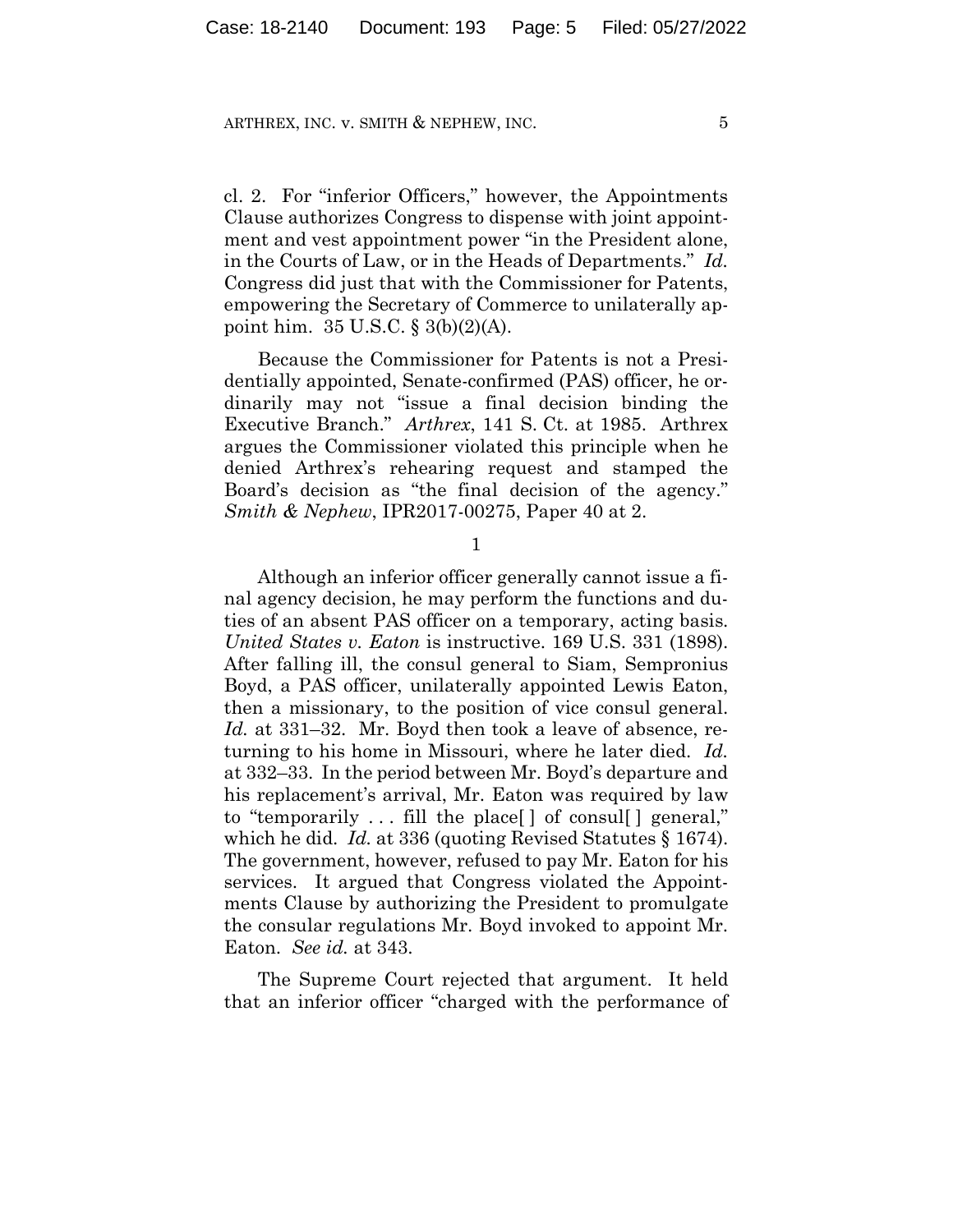the duty of [a] superior for a limited time, and under special and temporary conditions," need not be Presidentially appointed and Senate confirmed. *Id.* Otherwise, the Court reasoned, "every delegation of power to an inferior to perform under any circumstances or exigency the duties of a superior officer" would be void, "and the discharge of administrative duties would be seriously hindered." *Id. Eaton* thus teaches that the Appointments Clause allows an inferior officer to temporarily wield the powers of an absent PAS officer.

The Supreme Court reaffirmed *Eaton*'s holding in this very case. It cited *Eaton* with approval as "holding that an inferior officer can perform functions of [a] principal office on [an] acting basis." *Arthrex*, 141 S. Ct. at 1985 (citing *Eaton*, 169 U.S. at 343). And based on that understanding of *Eaton*, it distinguished the Board's APJs from early patent arbitrators and examiners, explaining that "they exercised their limited power under 'special and temporary conditions.'" *Id.* (quoting *Eaton*, 169 U.S. at 343). Consistent with *Eaton,* an inferior officer can temporarily perform functions of a principal officer on an acting basis.

*Eaton* is, moreover, consistent with the FVRA. Under the FVRA, if a PAS officer "dies, resigns, or is otherwise unable to perform the functions and duties of the office," an inferior officer may fill in for him "temporarily in an acting capacity." 5 U.S.C.  $\S 3345(a)(1)$ , (3). The Supreme Court alluded to this interim appointment mechanism when it ordered "a remand to the *Acting* Director for him to decide whether to rehear [S&N's] petition." *Arthrex*, 141 S. Ct. at 1987 (emphasis added). This further supports that an inferior officer may temporarily perform an absent PAS officer's duties without violating the Appointments Clause.

2

This case is indistinguishable from *Eaton*. Like Mr. Eaton, the Commissioner was merely performing the functions and duties of the Director in the limited period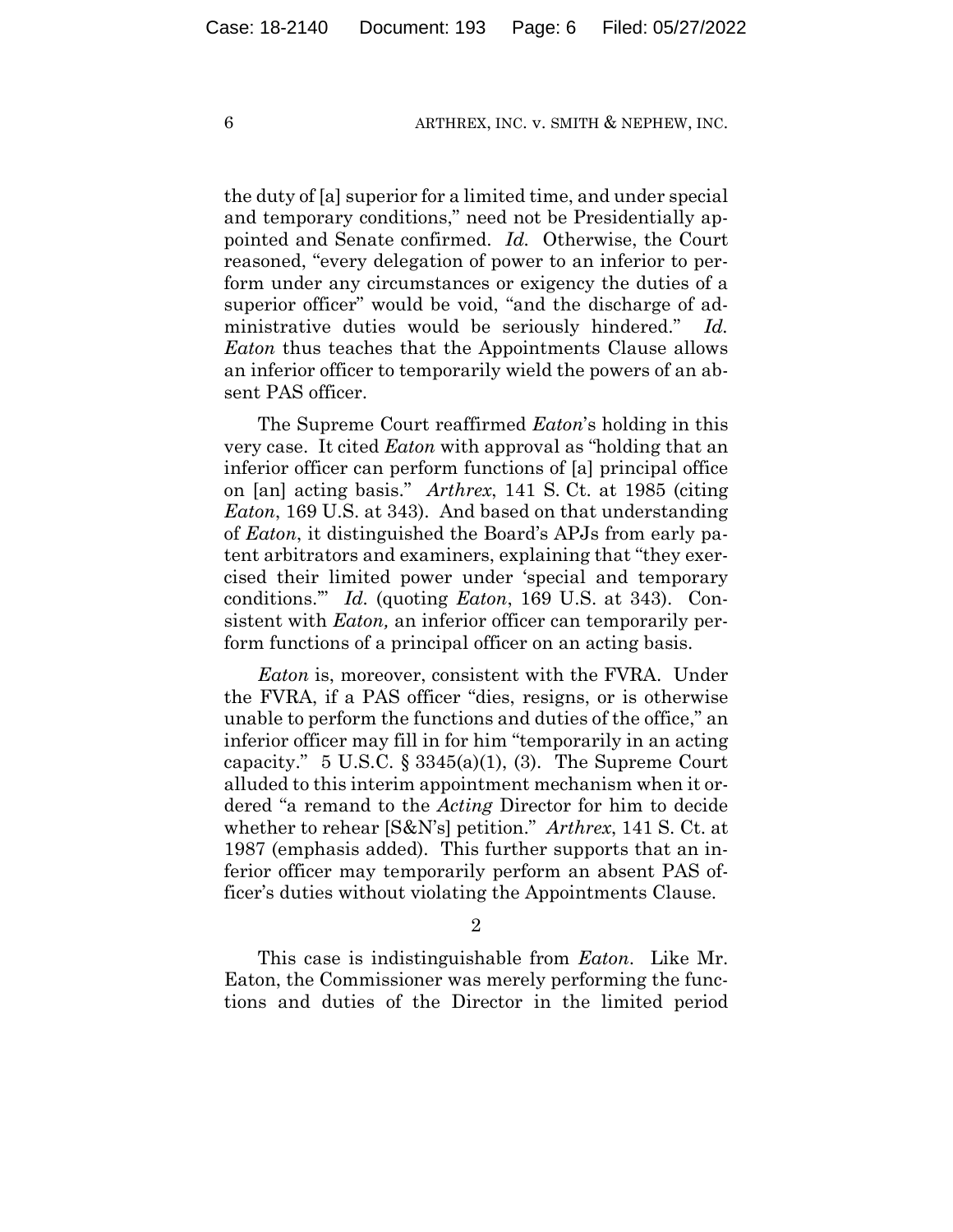between the former Director's departure and the current Director's arrival. *See Eaton*, 169 U.S. at 332–33. And he did so under a previous Director's standing directive, *see*  AOO 45-1, at II.D ("If both the [Director] and the Deputy [Director] positions are vacant, the Commissioner for Patents . . . will perform the non-exclusive functions and duties of the [Director]."), which is akin to how Mr. Boyd "called to" Mr. Eaton "and asked him to take charge of the consulate and its archives." *Eaton*, 169 U.S. at 331–32. *Eaton* therefore counsels that the Commissioner's actions did not violate the Appointments Clause.

Arthrex argues that "only a [PAS] officer may issue final agency decisions that are not subject to review by any superior officer." Appellant's Supp. Br. 12. Adopting this argument, however, would require us to ignore the Supreme Court's prior decision in this case directing "a remand to the *Acting* Director for him to decide whether to rehear [S&N's] petition." *Arthrex*, 141 S. Ct. at 1987 (emphasis added); *see also, e.g.*, 5 U.S.C. § 3345(a)(3) (providing that an Acting Director may be an inferior officer within the PTO). It would also require us to hold the FVRA facially unconstitutional insofar as it permits inferior officers to perform a PAS officer's duties in an acting capacity. *See* 5 U.S.C. § 3345(a)(1), (3). Lastly, this argument directly conflicts with *Eaton*'s clear holding that an inferior officer may temporarily exercise a PAS officer's powers in his absence. *See* 169 U.S. at 343. We therefore reject the argument that only a PAS officer may issue final agency decisions in all circumstances.

We also reject Arthrex's argument that *Eaton* is inapposite because it addressed only "situations where *Congress* creates a mechanism for temporary appointments that permits the *President* to select the appointee." Appellant's Supp. Reply Br. 2. Arthrex misapprehends the facts of *Eaton* and of this case. The President never selected Mr. Eaton as vice consul general; Mr. Boyd did. *Eaton*, 169 U.S. at 331–32. Nor did Congress authorize the President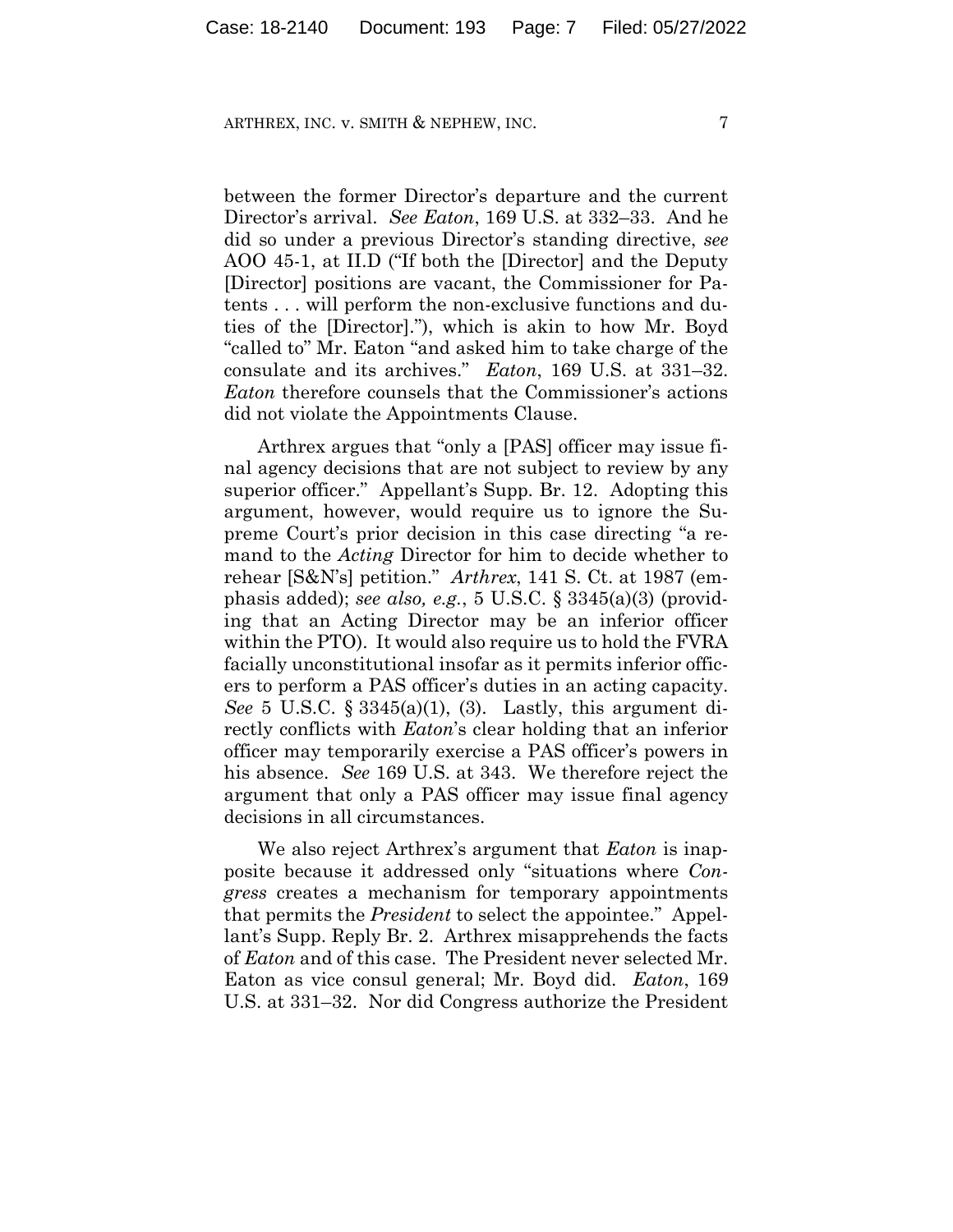to appoint Mr. Eaton; rather, it authorized him to *promulgate regulations* providing for such appointments. *See id.* at 336 ("The president is authorized to . . . provide for the appointment of vice consuls . . . under such regulations as he shall deem proper . . . ." (quoting Revised Statutes § 1695)). Regardless, here, Congress *did* authorize the President to select the Commissioner to temporarily perform the Director's duties. That is because the Patent Act broadly empowers the President, acting through the Director, to delegate the Director's duties as he sees fit. *See* 35 U.S.C. § 3(b)(3)(B) ("The Director shall . . . delegate to [officers and employees] such of the powers vested in the Office as the Director may determine."); Patent and Trademark Office Efficiency Act, Pub. L. No. 106-113, § 4745, 113 Stat. 1501, 1501A-587 (1999) (codified at 35 U.S.C. § 1 note) (The Director "may delegate any of [his] functions . . . to such officers and employees . . . as [he] may designate."). This basis for distinguishing *Eaton* therefore lacks merit.

Nor are we persuaded by Arthrex's argument that this case is different from *Eaton* because the Commissioner was supposedly not performing the Director's duties "for a limited time." Appellant's Supp. Br. 16. The Commissioner's time in that role was, from the outset, limited to the period in which the Director and Deputy Director offices remained vacant. *See* AOO 45-1, at II.D. Arthrex concedes this. Appellant's Supp. Br. 16 ("Under the agency's delegation, Commissioner Hirshfeld serves indefinitely *until a successor is appointed* . . . ." (emphasis added)). It is immaterial that AOO 45-1 did not specify exactly how long the Commissioner's tenure would be, for neither did the temporary appointment in *Eaton*. *See* 169 U.S. at 331–32 (noting appointment was for period "during [Sempronius Boyd's] absence, and until the then expected arrival from the United States of Robert M. Boyd, whom Sempronius Boyd desired should act as consul general" but who had not yet qualified). Moreover, the Commissioner denied Arthrex's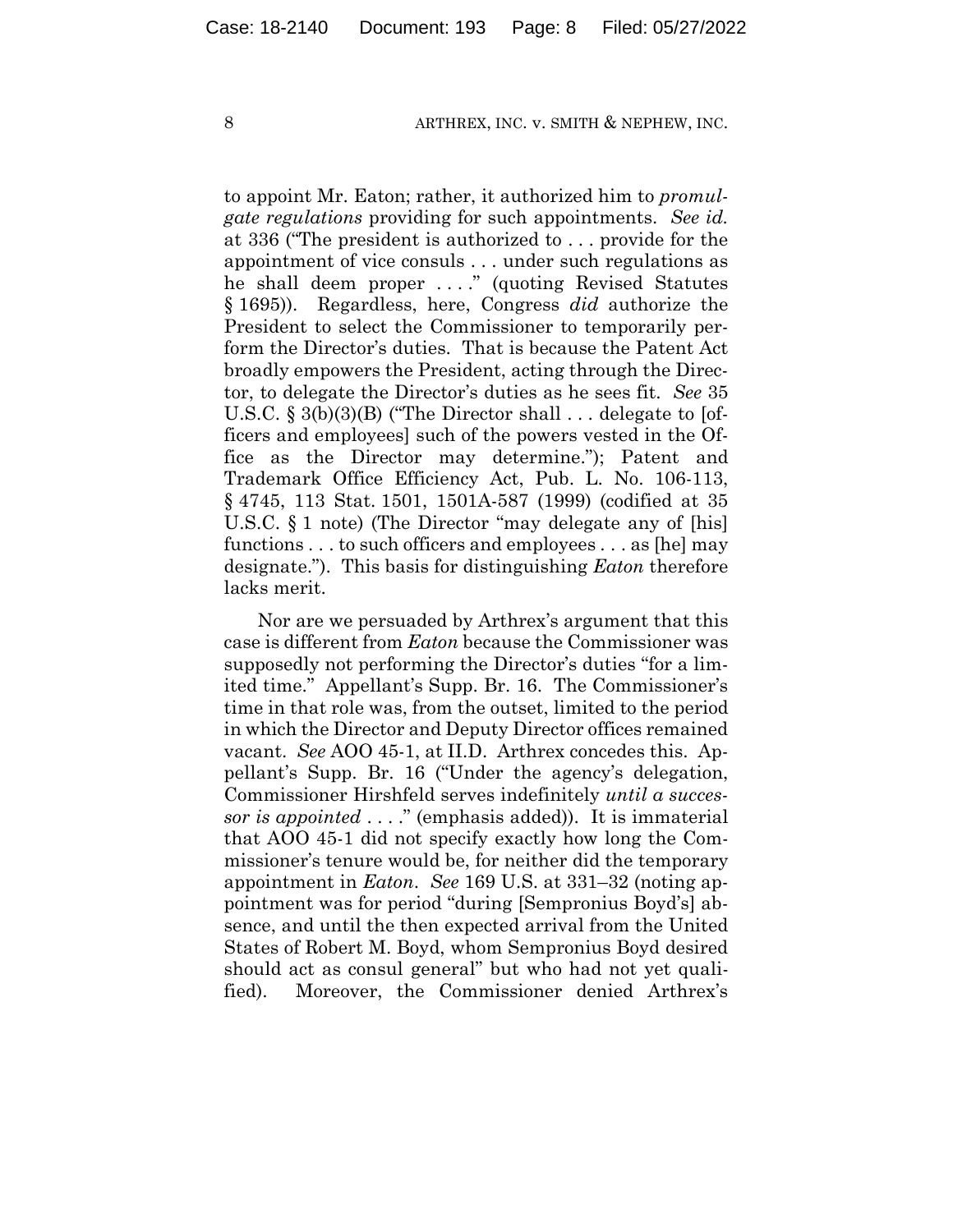rehearing request on his 268th day performing the Director's duties, which is less than the 309 days the Supreme Court deemed acceptable in *Eaton*. *See id.* at 333–34. Finally, the Commissioner's stint as the Director's stand-in was always limited in that the President could have replaced him with an Acting Director at any time. *See* 5 U.S.C.  $\S 3345(a)(2)$ , (3). In light of this combination of facts, the Commissioner was performing the Director's duties "for a limited time, and under special and temporary conditions." *Eaton*, 169 U.S. at 343.

In sum, Arthrex's Appointments Clause challenge runs headlong into *Eaton* and the Supreme Court's prior decision in this case. We therefore conclude that the Commissioner's exercise of the Director's authority while that office was vacant did not violate the Appointments Clause.

#### B

Arthrex next argues the FVRA precluded the Commissioner from ruling on Arthrex's rehearing request and deprives the Commissioner's decision of any "force or effect." Because the FVRA applies only to non-delegable duties, and because deciding rehearing requests is a delegable duty, we hold that the FVRA does not apply here.

1

When a PAS officer dies, resigns, or is otherwise unable, the FVRA dictates who may temporarily perform his "functions and duties" in an acting capacity. 5 U.S.C. § 3345(a); *see also* 5 U.S.C. § 3348(d)(1)–(2) ("An action taken by any person who is not [appointed pursuant to the FVRA], in the performance *of any function or duty* of a vacant office to which [the FVRA applies,] shall have no force or effect" and "may not be ratified." (emphasis added)). Critically, the statute defines that term narrowly:

[T]he term "function or duty" means any function or duty of the applicable office that—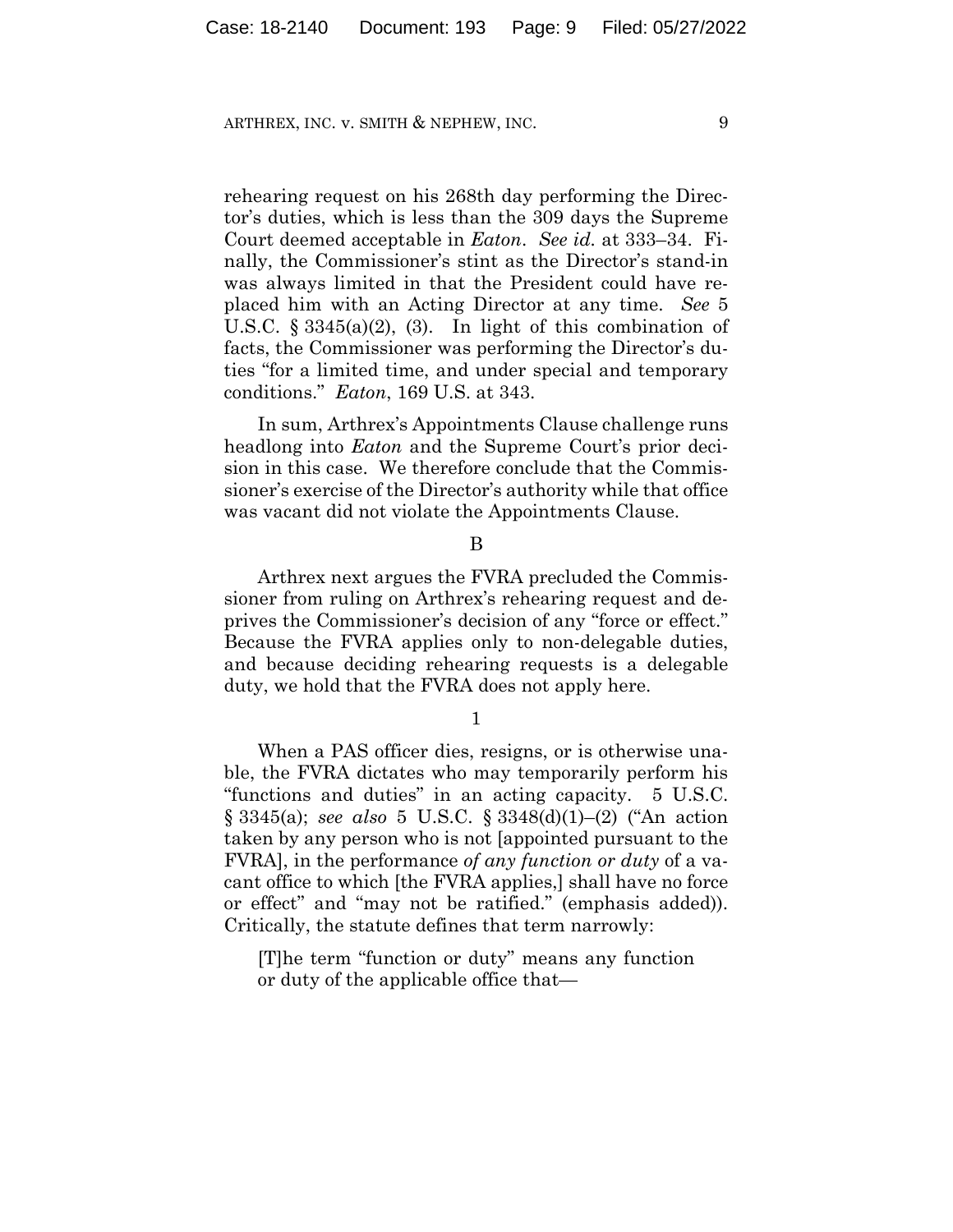(A)

(i) is established by statute; and

(ii) is *required by statute to be performed by the applicable officer (and only that officer)*; or

(B)

(i)

(I) is established by regulation; and

(II) is *required by such regulation to be performed by the applicable officer (and only that officer)*; and

(ii) includes a function or duty to which clause (i)(I) and (II) applies, and the applicable regulation is in effect at any time during the 180 day period preceding the date on which the vacancy occurs.

5 U.S.C. § 3348(a)(2) (emphases added).

This statutory language is unambiguous: the FVRA applies only to functions and duties that a PAS officer alone is permitted by statute or regulation to perform. It does not apply to delegable functions and duties. Other circuits agree. *Schaghticoke Tribal Nation v. Kempthorne*, 587 F.3d 132, 135 (2d Cir. 2009) (holding the FVRA did not prohibit an inferior officer from performing a function of a PAS officer who had resigned because the agency's regulations permitted the PAS officer to delegate that function); *Stand*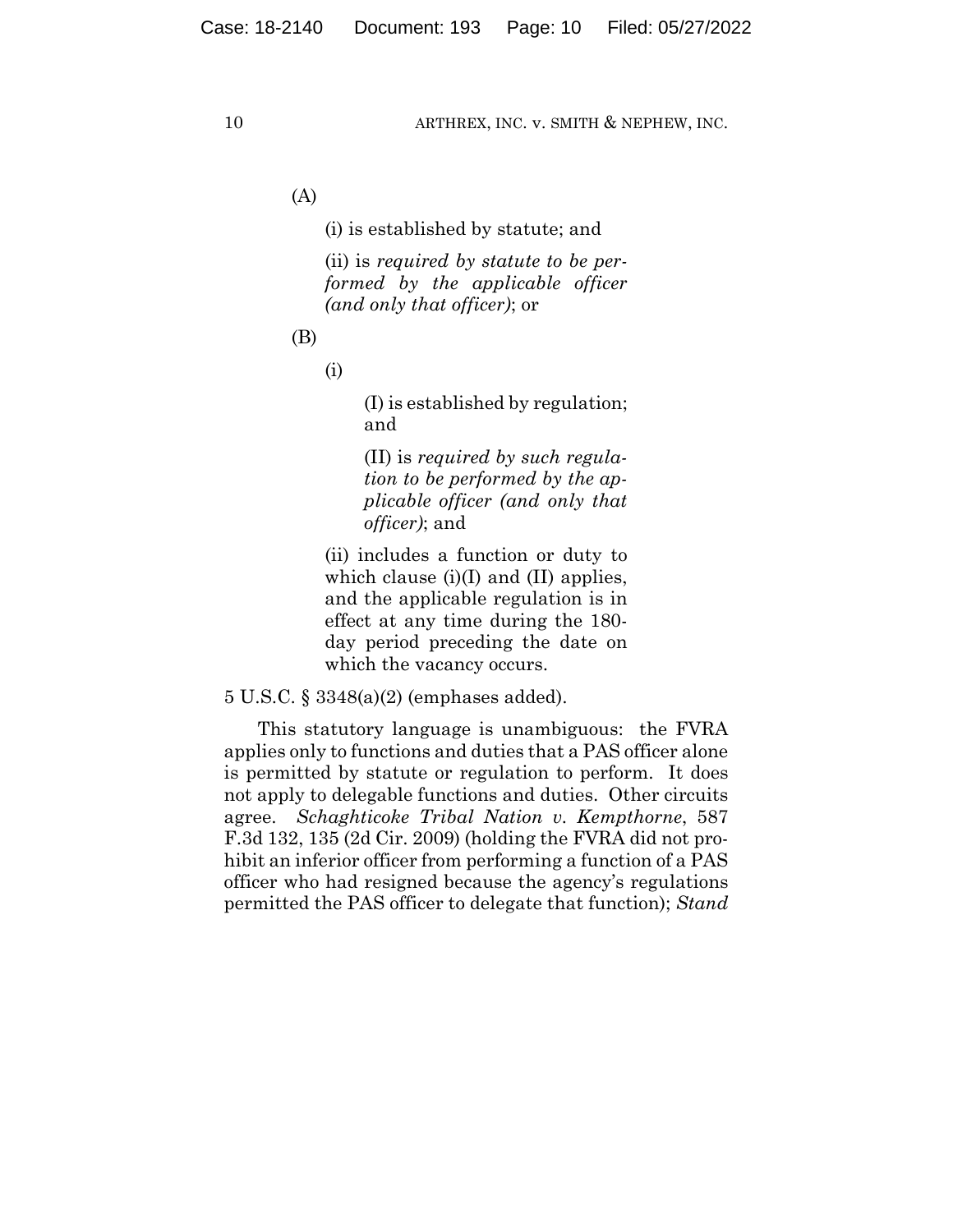# *Up for Cal.! v. U.S. Dep't of Interior*, 994 F.3d 616, 622 (D.C. Cir. 2021) (observing FVRA applies to "exclusive duties").2

The legislative history, as is often the case, demonstrates the competing considerations that went into the statute's adoption. On one hand, the FVRA's sponsors expressed a desire for the law to apply in nearly all circumstances. One sponsor "hope[d] that the Senate would make the Vacancies Act 'so tight, so air-tight, that no department can find a crack or crevice anywhere through which to creep.'" S. Rep. No. 105-250, at 9 (1998) (quoting statement of Senator Robert Byrd). Likewise, another sponsor said the law was meant to "cover all situations when the officer cannot perform his duties." 144 Cong. Rec. 27,496 (1998) (statement of Senator Fred Thompson).

The Senate Committee on Governmental Affairs stated that "[t]he purpose of [the FVRA] is to create a clear and exclusive process to govern the performance of duties" in an acting capacity. S. Rep. No. 105-250, at 1. It also said, "The bill applies to all vacancies in Senate-confirmed positions in executive agencies with [only] a few express exceptions." *Id.* at 2; *see also id.* at 15–17 (describing exceptions). And it repeatedly rejected a narrow interpretation that agencies vested with general delegation authority were exempt from the FVRA. *See, e.g.*, *id.* at 3–4.

On the other hand, commenting on the specific statutory provision at issue here, 5 U.S.C. § 3348(a)(2), the Committee stated:

The bill defines "function or duty" of the office as those functions or duties that (1) are established by

<sup>2</sup> We acknowledge that these decisions are not binding on us and that *Stand Up*'s observation may be dictum. *See* 994 F.3d at 622 n.2 ("Appellants have not raised their FVRA claims on appeal . . . ."). Nevertheless, these cases support our interpretation.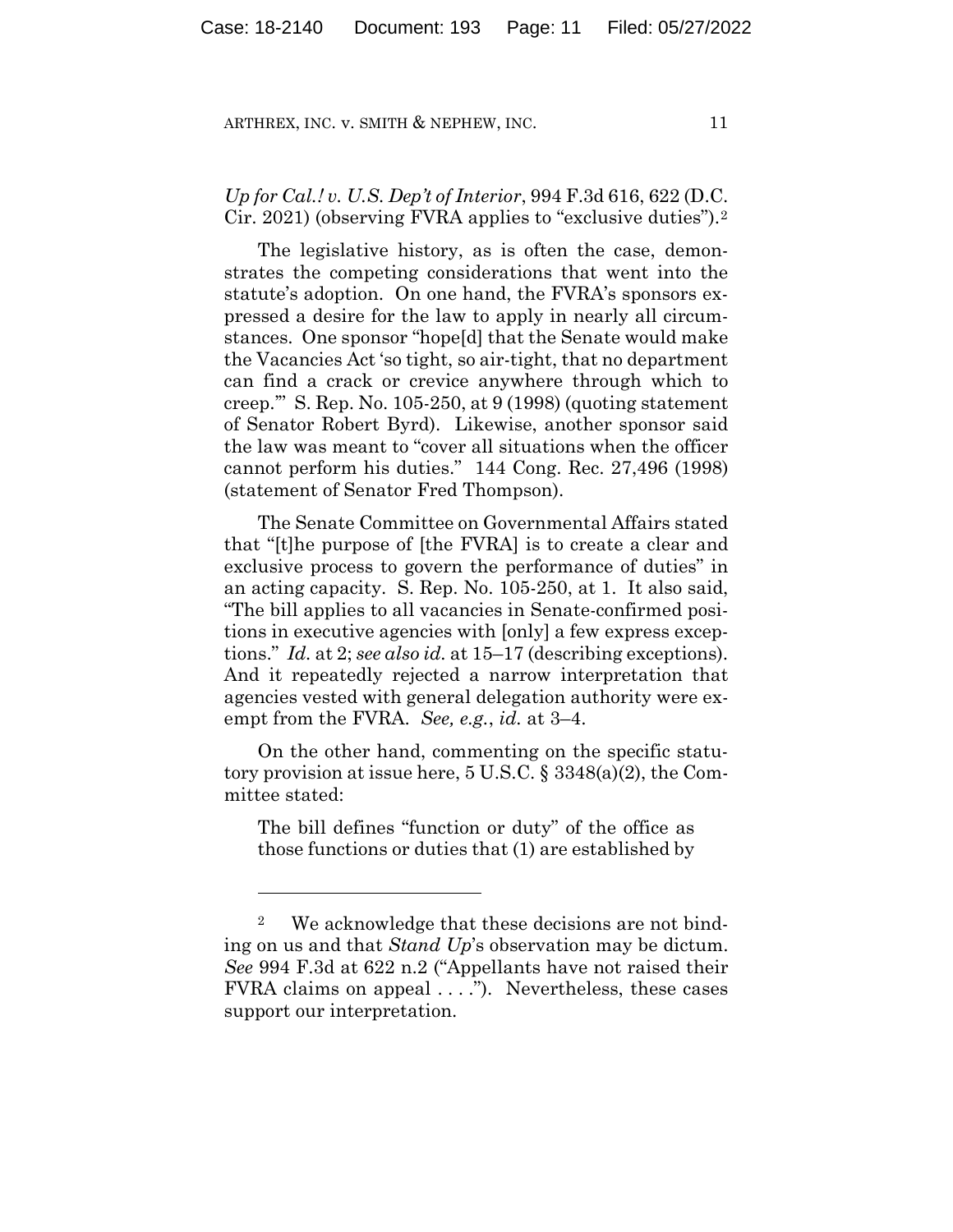statute and are *required to be performed only by the applicable officer*; (2) are established by regulation and are *required to be performed only by the applicable officer*; [or] (3) were established by regulation and were *required to be performed only by the applicable officer* at any time in the 180 days preceding the vacancy . . . .

S. Rep. No. 105-250, at 17–18 (emphases added). The Committee elaborated, "The functions or duties of the office that can be performed only by the head of the executive agency are therefore defined as the *non-delegable* functions or duties of the officer . . . ." *Id.* at 18 (emphasis added). And it clarified that "[d]elegable functions of the office could still be performed by other officers or employees." *Id.* It appears this was a compromise to address concerns that a broader definition could "cause an unintended shutdown of the Federal agency within which the vacancy exists due to administrative paralysis." *Id.* at 30–31. These competing narratives in the legislative history cannot alter the plain language of the statute that was adopted, which provides that the FVRA applies only to non-delegable functions and duties. 5 U.S.C. § 3348(a)(2).

Arthrex is correct that this reading of  $\S 3348(a)(2)$  renders the FVRA's scope "vanishingly small." Oral Arg. at 4:58–5:13.3 The government readily admits that only "a very small subset of duties" are non-delegable. *Id.* at 37:21–37. The Department of Justice agrees: "Most, and in many cases all, the responsibilities performed by a PAS officer will not be exclusive." Guidance on Application of Fed. Vacancies Reform Act of 1998, 23 Op. O.L.C. 60, 72 (1999). Pertinent here, the government contends that the FVRA imposes no constraints whatsoever on the PTO because all the Director's duties are delegable. Oral Arg. at

<sup>3</sup> *Available at* https://oralarguments.cafc.uscourts. gov/default.aspx?fl=18-2140\_03302022.mp3.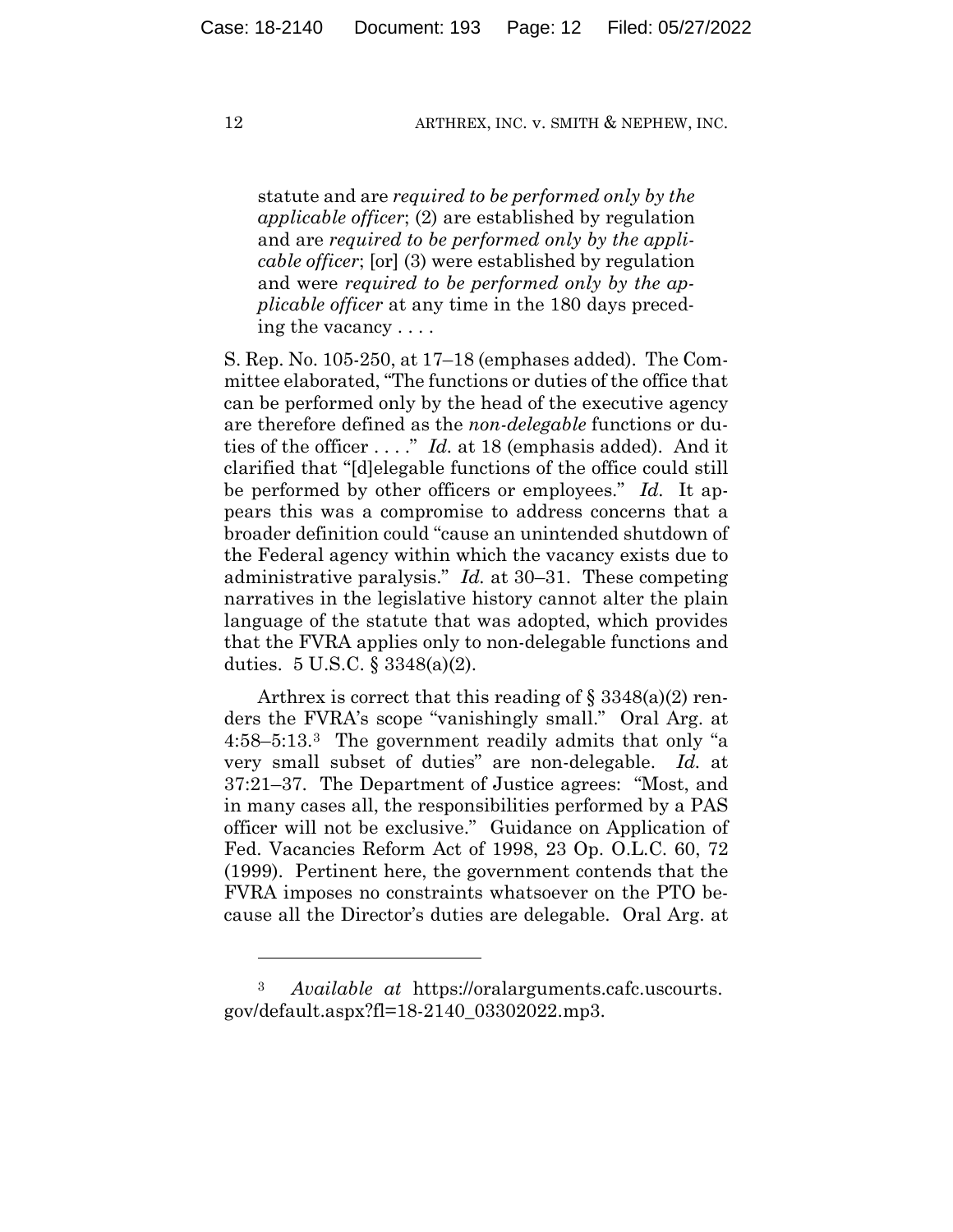36:44–53 (Q: "Are there any functions or duties that a Director at the PTO has that in your view are not delegable?" A: "No, I don't believe there are any."); *id.* at 38:38–57 ("When you ask the question whether . . . the FVRA imposes constraints as opposed to an affirmative grant of authority to President Biden as it pertains to the Patent and Trademark Office, I'd say no . . . ."). We find it disquieting that the government views the FVRA as impacting such a "very small subset of duties" and not impacting the PTO at all.

That does not, however, justify departing from the plain language of the statute. *N.C. Dep't of Transp. v. Crest St. Cmty. Council, Inc.*, 479 U.S. 6, 14 (1986) ("[I]f one must ignore the plain language of a statute to avoid a possibly anomalous result, the short answer is that Congress did not write the statute that way." (cleaned up)). Moreover, Congress chose the limiting language of  $\S 3348(a)(2)$  knowing full well that "many [PAS officers] lack any meaningful statutory duties." S. Rep. No. 105-250, at 18. We can neither rewrite the statute nor supplant Congress' judgment.

Furthermore, adopting Arthrex's position would have significant consequences. Arthrex does not dispute S&N's assertion that, in the last decade alone, the PTO has issued more than 668,000 patents signed by an inferior officer filling in for the Director. Construing the FVRA to apply to delegable duties would call the validity of those patents into question. It would also cast doubt on all the IPR decisions the PTO issued during the Commissioner's tenure performing the Director's delegable functions. *See* 5 U.S.C. § 3348(d)(1) ("An action taken by any person who is not acting under section 3345, 3346, or 3347 . . . shall have no force or effect.").

The impacts of such a decision would, moreover, reverberate far beyond the PTO. The universe of delegable PASofficer duties is expansive, potentially encompassing every Executive agency. Oral Arg. at 41:03–13 (noting there are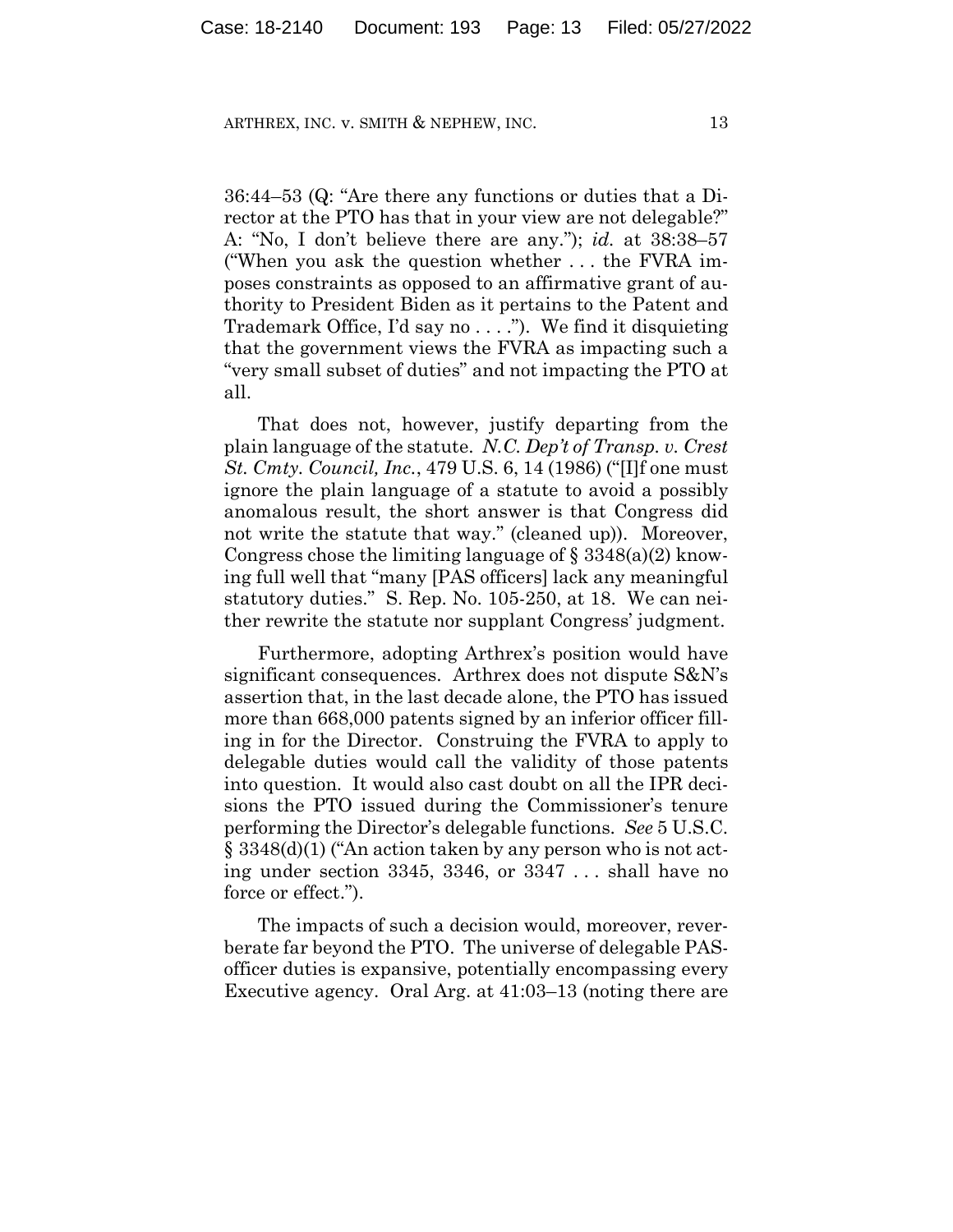more than 1,000 PAS offices across the government); *id.* at 4:58–5:13 ("In the real world, every agency has general delegation authority, and it applies to the vast and overwhelming majority of the agency's functions."); Guidance on Application of Fed. Vacancies Reform Act of 1998, 23 Op. O.L.C. at 72 ("Most, and in many cases all, the responsibilities performed by a PAS officer will not be exclusive."). Indeed, when Congress "delegates authority to a federal officer or agency, subdelegation to a subordinate federal officer or agency is presumptively permissible absent affirmative evidence of a contrary congressional intent." *Ethicon Endo-Surgery, Inc. v. Covidien LP*, 812 F.3d 1023, 1031 (Fed. Cir. 2016) (quoting *U.S. Telecom Ass'n v. FCC*, 359 F.3d 554, 565 (D.C. Cir. 2004)); *see also Kobach v. U.S. Election Assistance Comm'n*, 772 F.3d 1183, 1190–91 (10th Cir. 2014) ("Our sibling circuits that have spoken on this issue are unanimous in permitting subdelegations to subordinates, even where the enabling statute is silent, so long as the enabling statute and its legislative history do not indicate a prohibition on subdelegation." (collecting cases)). As between the exceedingly broad scope that Arthrex proposes and the exceedingly narrow scope that the plain text of § 3348(a)(2) demands, we must choose the latter.

Arthrex argues that our interpretation "read[s] § 3347(b) out of the statute entirely." Oral Arg. at 11:02– 14. We do not agree. Section 3347(b) merely provides that a statute granting the head of an agency "general authority . . . to delegate [his] duties" does not exempt the agency from the FVRA. Construing the FVRA to apply only to nondelegable duties does not render this provision superfluous. If, for example, Congress grants an agency head general delegation authority but specifies that certain duties are non-delegable, § 3347(b) makes clear that the FVRA still applies to those non-delegable duties. And if no statute or regulation precludes delegation of a specific duty, the FVRA would not apply for *that* reason, not because of a statutory grant of general delegation authority. We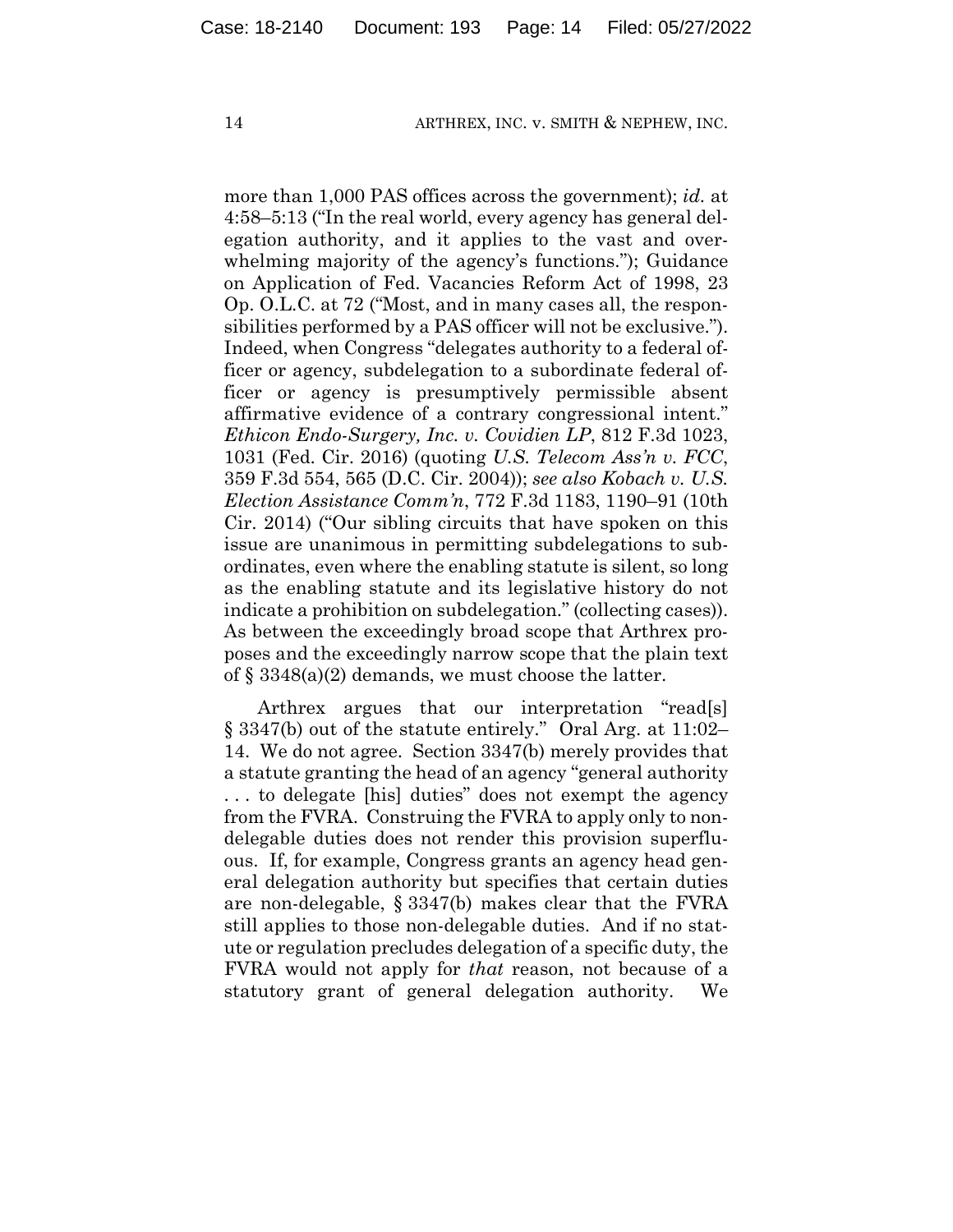therefore reject Arthrex's argument that our reading of  $\S$  3348(a)(2) conflicts with  $\S$  3347(b).

The plain language of the statute limits the scope of the FVRA to non-delegable functions and duties. The FVRA does not, therefore, restrict who may perform a PAS officer's delegable duties when he is absent.

2

Applying the statute to this case, we must determine whether reviewing rehearing requests is a delegable duty of the Director or a duty that the Director, and only the Director, must perform. In *Arthrex,* the Supreme Court held that the Director (or Acting Director) must have the ability to rehear decisions of the Board. 141 S. Ct. at 1987 ("If the Director were to have the 'authority to take control' of a PTAB proceeding, APJs would properly function as inferior officers." (quoting *Go-Bart Importing Co. v. United States*, 282 U.S. 344, 354 (1931))). It did not hold that the Director must rehear every Board decision, nor did it require the Director to issue a decision in response to every rehearing request. "To be clear, the Director need not review every decision of the PTAB. What matters is that the Director have the discretion to review decisions rendered by APJs." *Id.* at 1988. We conclude that under the Patent Act this discretion includes the discretion to delegate review of rehearing requests.

The Patent Act bestows upon the Director a general power to delegate "such of the powers vested in the [PTO] as the Director may determine."  $35 \text{ U.S.C. } \S 3(b)(3)(B)$ . There is nothing in the Patent Act indicating that the Director may not delegate this rehearing request review function. Arthrex identifies no statute, regulation, or other law that limits the Director's delegable duties or suggests that rehearing requests are not delegable.

Arthrex cites 35 U.S.C. § 6(c), which provides that "[o]nly the Patent Trial and Appeal Board may grant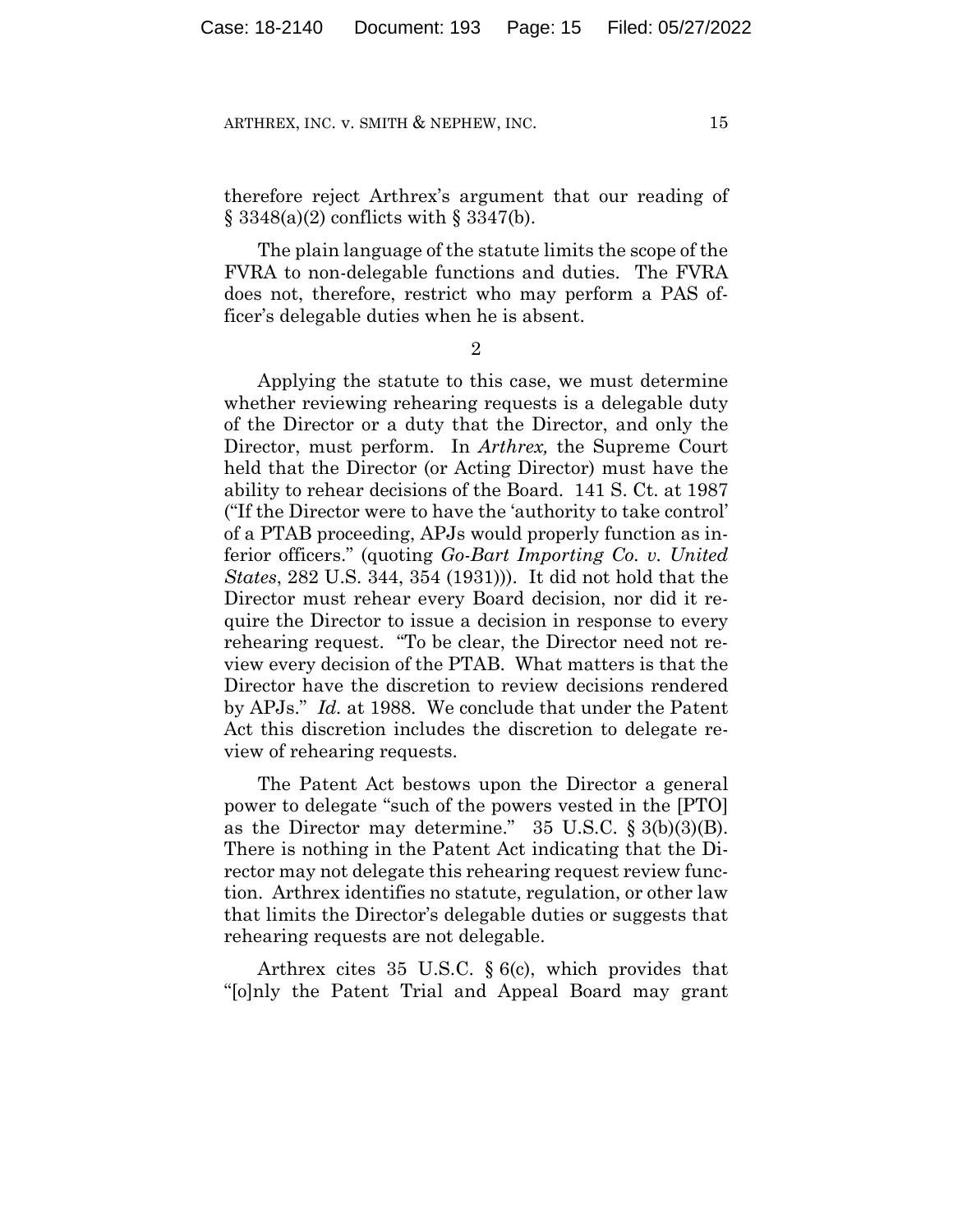rehearings." On its face, the statute does not even permit the Director to grant rehearing, much less assign that authority exclusively to him. The Supreme Court, however, held that § 6(c) "cannot constitutionally be enforced to the extent that its requirements prevent the Director from reviewing final decisions rendered by APJs." *Arthrex*, 141 S. Ct. at 1987. "The Director accordingly may review final [Board] decisions" notwithstanding § 6(c). *Id.*4 The Supreme Court held that the Director *may* review final Board decisions. That is all the Appointments Clause requires, that the Director have the option to review, if she so chooses, a final Board decision. That the Appointments Clause requires that a PAS have review authority does not mean that a principal officer, once bestowed with such authority, cannot delegate it to other agency officers.

Given the language of the statute, the Director's general grant of delegation authority, and the absence of any language suggesting that rehearing requests must be reviewed by the Director and only the Director, we conclude that, for purposes of the FVRA, the duty to decide rehearing requests is delegable. Arthrex argues that the Director's general delegation authority cannot alone satisfy the FVRA. Appellant's Supp. Reply Br. 7–8. According to Arthrex, Congress enacted § 3347(b) of the FVRA specifically to foreclose this argument. *Id.* (citing*, e.g.*, S. Rep. No. 105- 250, at 17). There are two problems with Arthrex's

<sup>4</sup> Arthrex argues that after the Supreme Court's decision, § 6(c) now "permits the Director—and only the Director—to exercise a unilateral power to review Board decisions." Appellant's Supp. Br. 22. But § 6(c) contains no such limitation. The statute permits the Board to grant rehearing, and the Supreme Court's *Arthrex* decision concluded that the Director may also grant rehearing. Nothing in § 6(c) permits the Director (and only the Director) to rule on rehearing requests.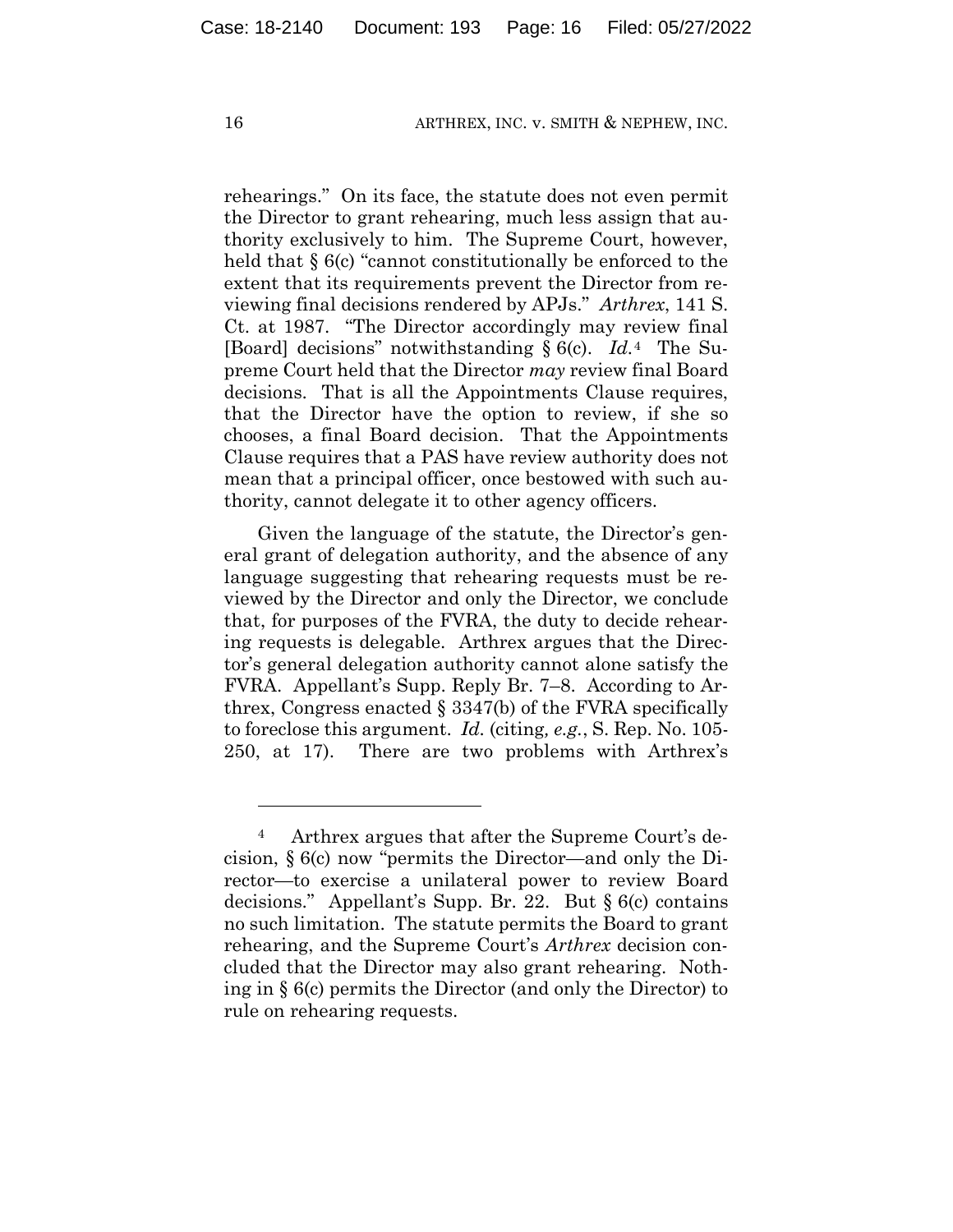argument. First, § 3347(b) does not actually apply to the Director at all. It provides that the general delegation authority of "the head of an *Executive agency*" is not a basis to evade the FVRA. (Emphasis added). Because the PTO is a subagency of the Department of Commerce, *see* 35 U.S.C. § 1(a), it is not an "Executive agency" under the FVRA. *See* 5 U.S.C. § 105 ("For the purpose of this title, 'Executive agency' means an Executive department, a Government corporation, and an independent establishment."); 5 U.S.C. § 101 (listing the Department of Commerce as an Executive department). Second, even when there exists general delegation authority, Congress can still exempt specific duties or functions and thereby require those to be performed by the PAS officer. We are not, therefore, relying upon the Director's general delegation authority alone in holding that the FVRA does not apply here. Rather, our decision rests on the absence of any statute or regulation or law permitting only the Director to decide rehearing requests.

We hold that the Commissioner's order denying Arthrex's rehearing request on the Director's behalf did not violate the FVRA. The FVRA does not restrict who may perform the delegable functions and duties of an absent PAS officer. And the Director's authority to decide requests for rehearing Board decisions is delegable.5

 $\mathcal{C}$ 

Arthrex next contends that by exercising the Director's authority, the Commissioner violated the Constitution's separation of powers. We do not agree.

<sup>&</sup>lt;sup>5</sup> The government argues that there are no non-delegable duties of the Director. This decision is limited to a determination that the Director's authority to review rehearing requests is a delegable duty. As that is the only power at issue in this case, we go no broader.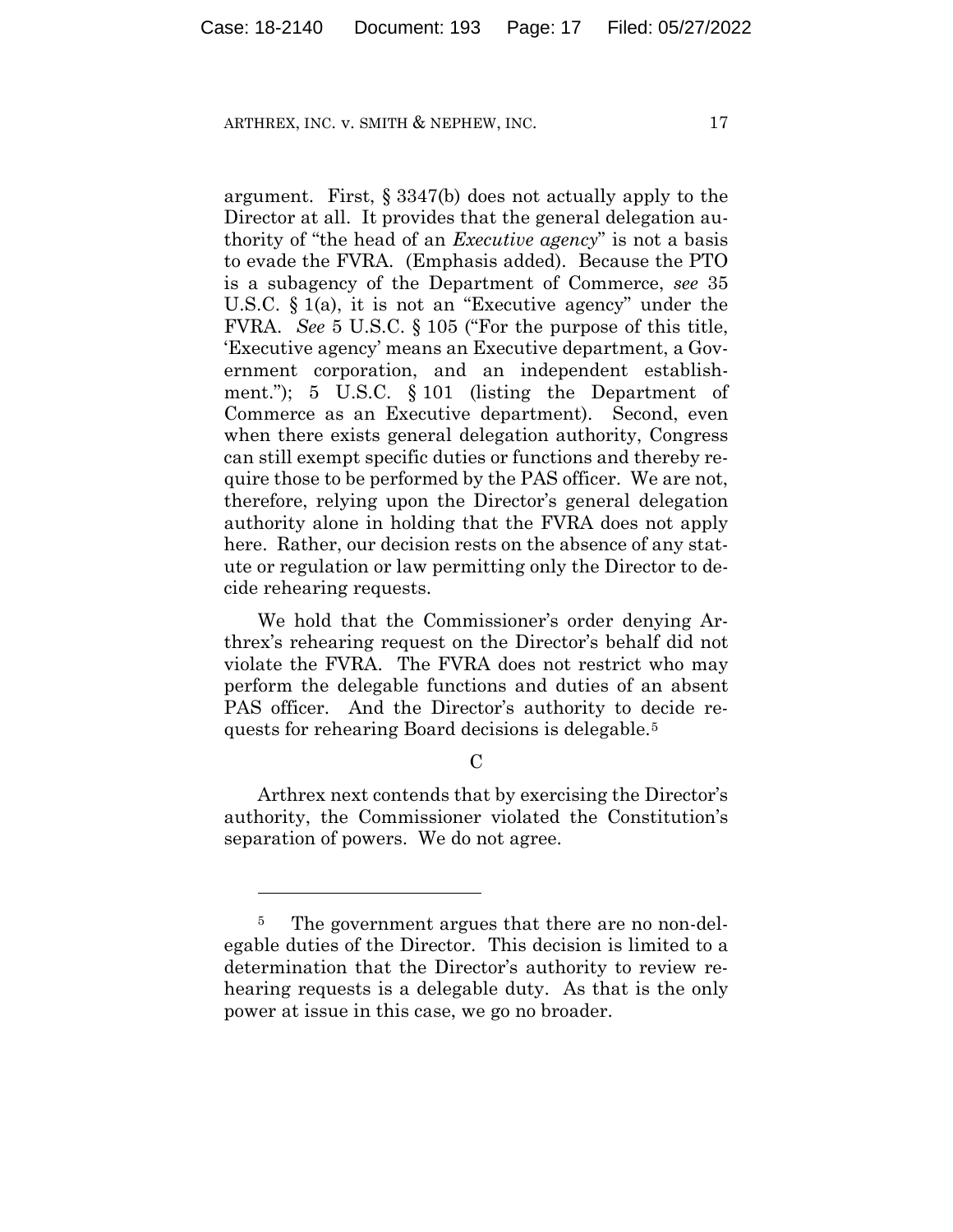The Constitution requires the President to "take Care that the Laws be faithfully executed." U.S. Const., art. II, § 3. "That power, in turn, generally includes the ability to remove executive officials." *Seila Law LLC v. Consumer Fin. Prot. Bureau*, 140 S. Ct. 2183, 2197 (2020). Without removal power, it would be "impossible for the President . . . to take care that the laws be faithfully executed." *Id.* at 2198 (alteration in original) (quoting *Myers v. United States*, 272 U.S. 52, 164 (1926)). Except in limited circumstances not pertinent here, Congress cannot restrict the President's removal power. *See id.* at 2191–92. So, for example, a statute that prohibits the President from removing a PAS officer except for "inefficiency, neglect of duty, or malfeasance in office" is an unconstitutional encroachment upon Executive power. *Id.* at 2192–93 (quoting 12 U.S.C.  $$5491(c)(3)$ ).

Arthrex argues that because the Commissioner is removable only for "misconduct or nonsatisfactory performance," 35 U.S.C.  $\S 3(b)(2)(C)$ , the Constitution's separation of powers precludes him from performing the Director's duties. This argument has no merit. Although the President must have cause to remove the Commissioner from *that* position, he needs no cause to remove the Commissioner from his role as the Director's temporary stand-in. Arthrex concedes that the FVRA provides a mechanism for the President to name an Acting Director "with the stroke of a pen" and that "there is simply no burden associated with doing that." Oral Arg. at 22:31–23:02; *see* 5 U.S.C. § 3345(a)(2), (3) (authorizing the President to simply "direct" another PAS officer or a senior employee of the agency "to perform the functions and duties of the vacant office temporarily in an acting capacity"). Because the President has unfettered power under the FVRA to strip the Commissioner of his temporary PAS-officer authority, the Commissioner's exercise of that authority does not violate the Constitution's separation of powers.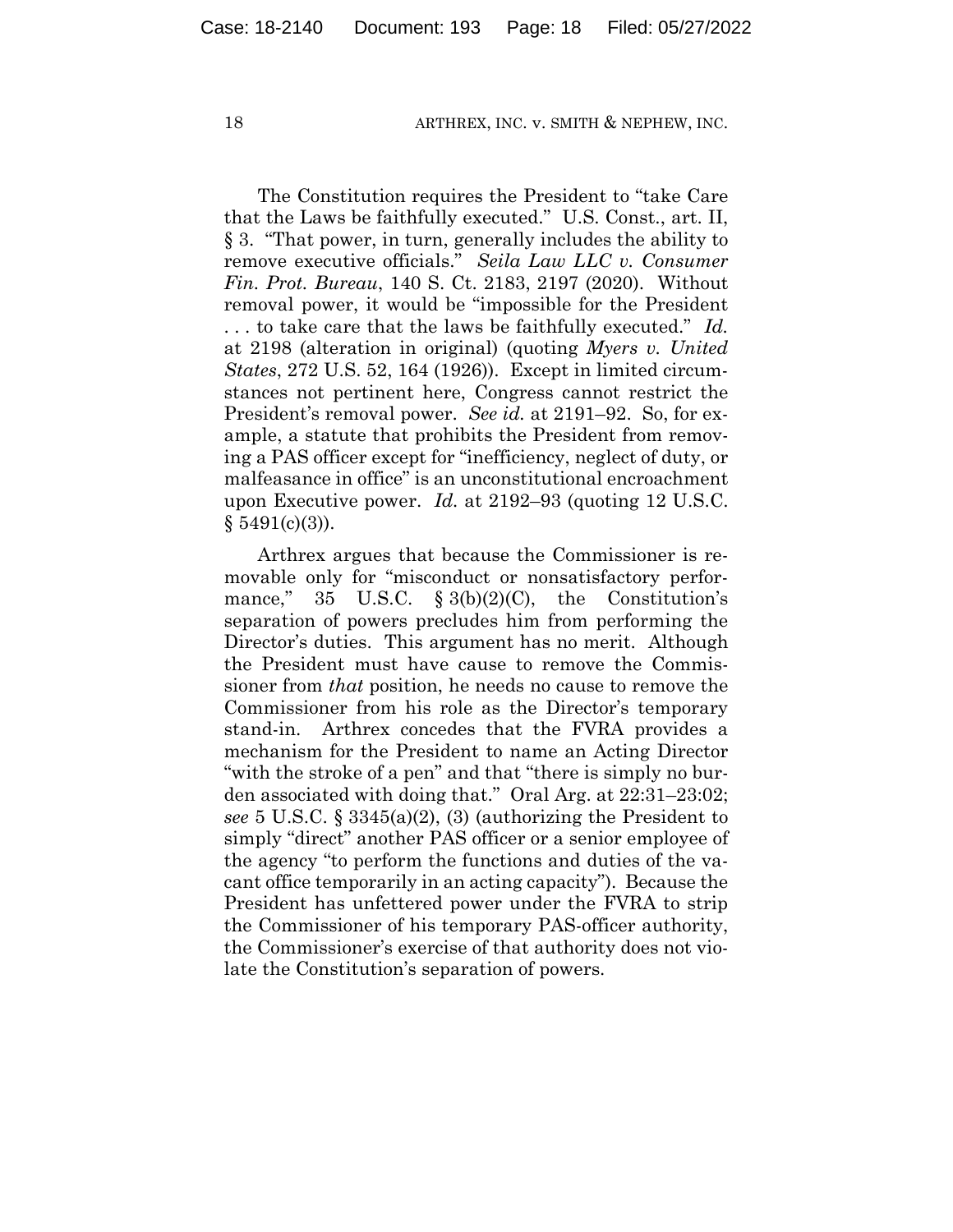# II

Turning to the merits, Arthrex challenges the Board's finding that prior art anticipated claims 1, 4, 8, 10–12, 16, 18, and 25–28 of the '907 patent. It also contends the Board lacked statutory authority to determine the validity of Arthrex's priority claim during IPR. Because substantial evidence supports its anticipation finding, and because it has the authority to resolve priority issues during IPR, we affirm the Board's decision.

# A

The '907 patent discloses a surgical device for attaching soft tissue to bone without requiring the surgeon to tie suture knots to secure the suture or tissue. *See* '907 patent at 1:43–48. The device comprises an "eyelet" through which the surgeon threads the suture. *See id.* at 1:51–53. The eyelet may be a flexible "suture loop 70," as shown below:

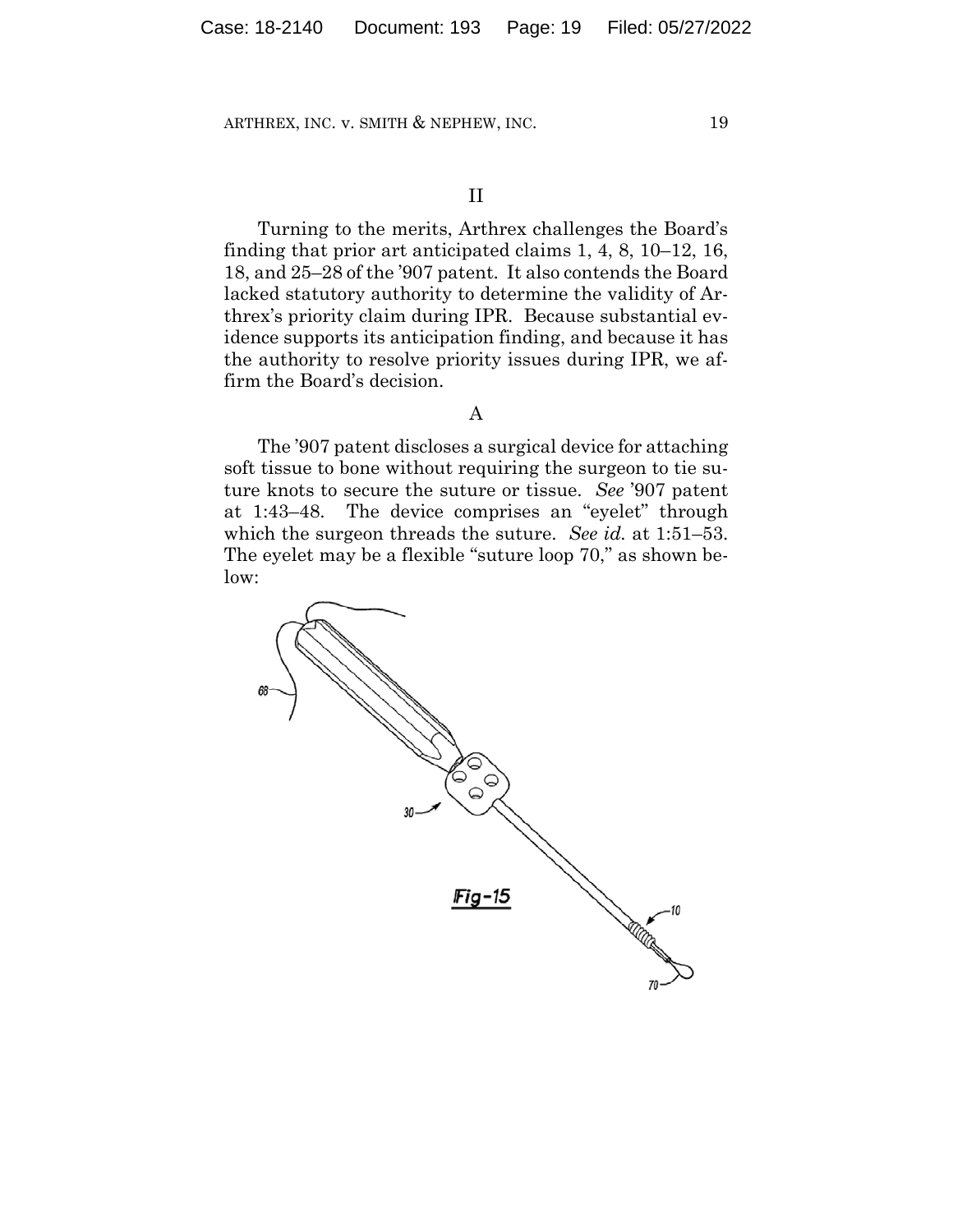*Id.* at 5:51–59; Fig. 15. Alternatively, the eyelet may be a rigid "implant 150 . . . formed of a transparent polymer material":



*Id.* at 7:4–10; Fig. 21.

Claim 1 is representative. Appellant's Br. 13. Pertinent to this appeal, it recites "an eyelet" generically, thereby encompassing both of the above embodiments:

1. A suture securing assembly, comprising:

an inserter including a distal end, a proximal end, and a longitudinal axis between the distal end and the proximal end;

a first member including *an eyelet* oriented to thread suture across the longitudinal axis, the first member being situated near the distal end of the inserter, the first member being configured to be placed in bone; and

a second member situated near the distal end of the inserter, the second member being moveable by a portion of the inserter relative to the first member in a distal direction toward the eyelet into a suture securing position where the second member locks suture in place.

'907 patent at claim 1 (emphasis added).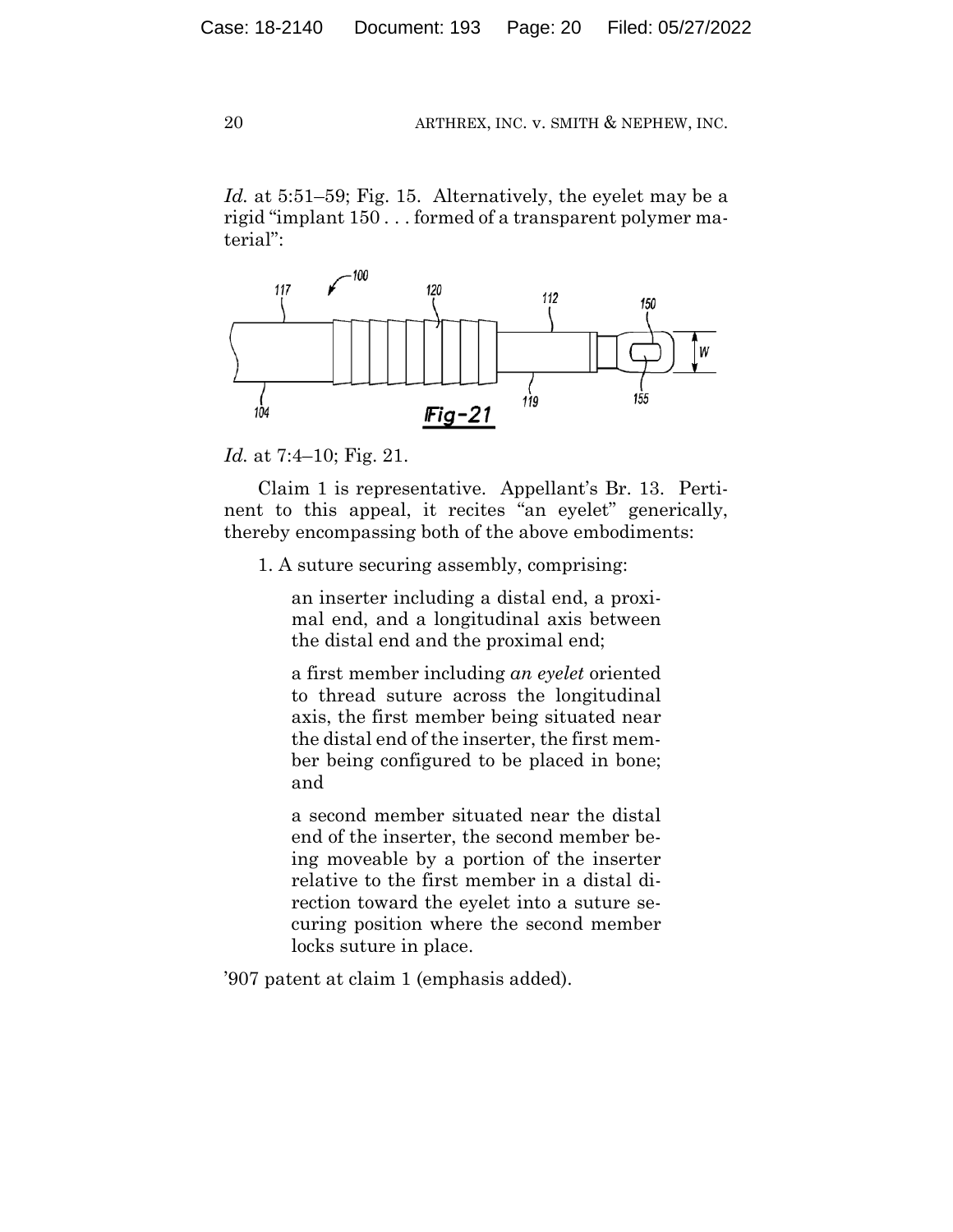The Board found claim 1 anticipated by U.S. Patent Publication No. 2002/0013608 (ElAttrache). *Smith & Nephew, Inc. v. Arthrex, Inc.*, IPR2017-00275, 2018 WL 2084866, at \*4–5 (P.T.A.B. May 2, 2018) (*Board Decision*).6 ElAttrache is the 2002 publication of an earlier Arthrex patent application, Application No. 09/886,280. ElAttrache at [21]. It discloses the same flexible eyelet embodiment as the '907 patent:



*Id.* at Fig. 15.

Before the Board, Arthrex agreed that ElAttrache would anticipate the challenged claims if it were prior art but argued that ElAttrache is not, in fact, prior art. *Board Decision* at \*1. It reasoned that the '907 patent claims

<sup>6</sup> The Board also found claim 1 anticipated by International Patent Publication No. WO 02/21999 A2 (Martinek). *Id.* at \*5–6. Because we affirm the Board's decision based on ElAttrache, we need not address Martinek.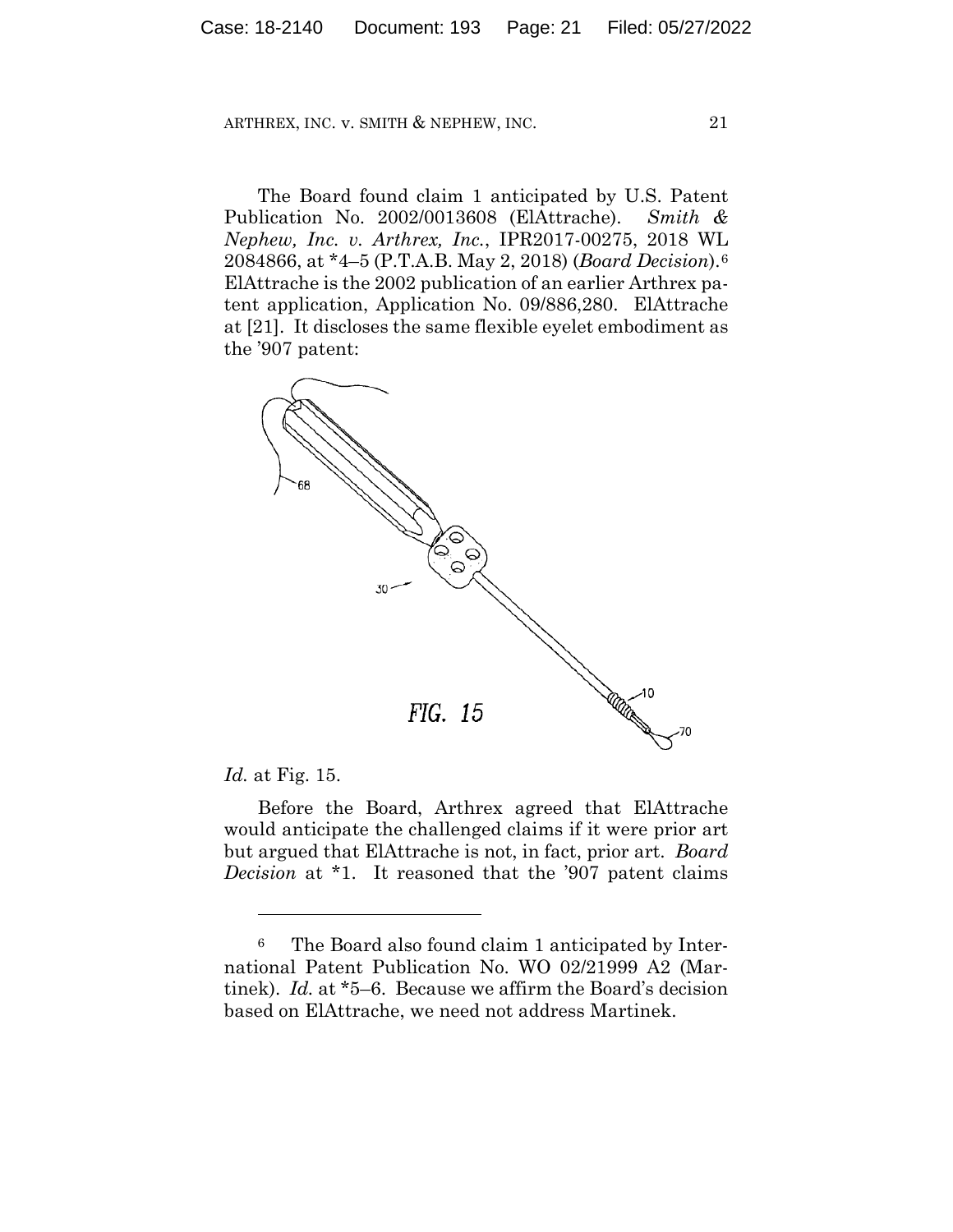priority to the '280 application through a series of intervening continuation, continuation-in-part, and divisional applications. Arthrex contended the effective filing date of the challenged claims is the filing date of the '280 application, which was before ElAttrache's publication date.

The Board rejected that argument. It found that one of the intervening applications, Application No. 10/405,707, lacks any written description of the flexible eyelet embodiment encompassed by the generic eyelet claimed in the '907 patent and, thus, cuts off the '907 patent's priority claim. *Board Decision* at \*7. The Board reasoned that although the '707 application incorporates the '280 application by reference, *id.* at \*11–12, it criticizes the '280 application's "flexible loop configuration" and purports to "overcome [its] disadvantages" using a "fixed aperture," *see id.* at \*8–9 (quoting '707 application,  $\P$  5–7). Because of that criticism, the Board found that a skilled artisan would have understood the '707 application to do away with flexible eyelets and require rigid eyelets. *Id.* at \*9–11. Accordingly, the Board concluded that the effective filing date of the challenged claims is the filing date of the application that issued as the '907 patent, well after ElAttrache's publication date. *Id.* at \*4.

B

"[T]o gain the benefit of the filing date of an earlier application under 35 U.S.C. § 120, each application in the chain leading back to the earlier application must comply with the written description requirement of 35 U.S.C. § 112." *Lockwood v. Am. Airlines, Inc.*, 107 F.3d 1565, 1571 (Fed. Cir. 1997) (citing *In re Hogan*, 559 F.2d 595, 609 (CCPA 1977)). That means each application in the chain must "reasonably convey[ ] to those skilled in the art that the inventor had possession of the [later-claimed] subject matter as of the filing date." *Ariad Pharms., Inc. v. Eli Lilly & Co.*, 598 F.3d 1336, 1351 (Fed. Cir. 2010) (en banc) (first citing *Vas-Cath Inc. v. Mahurkar*, 935 F.2d 1555,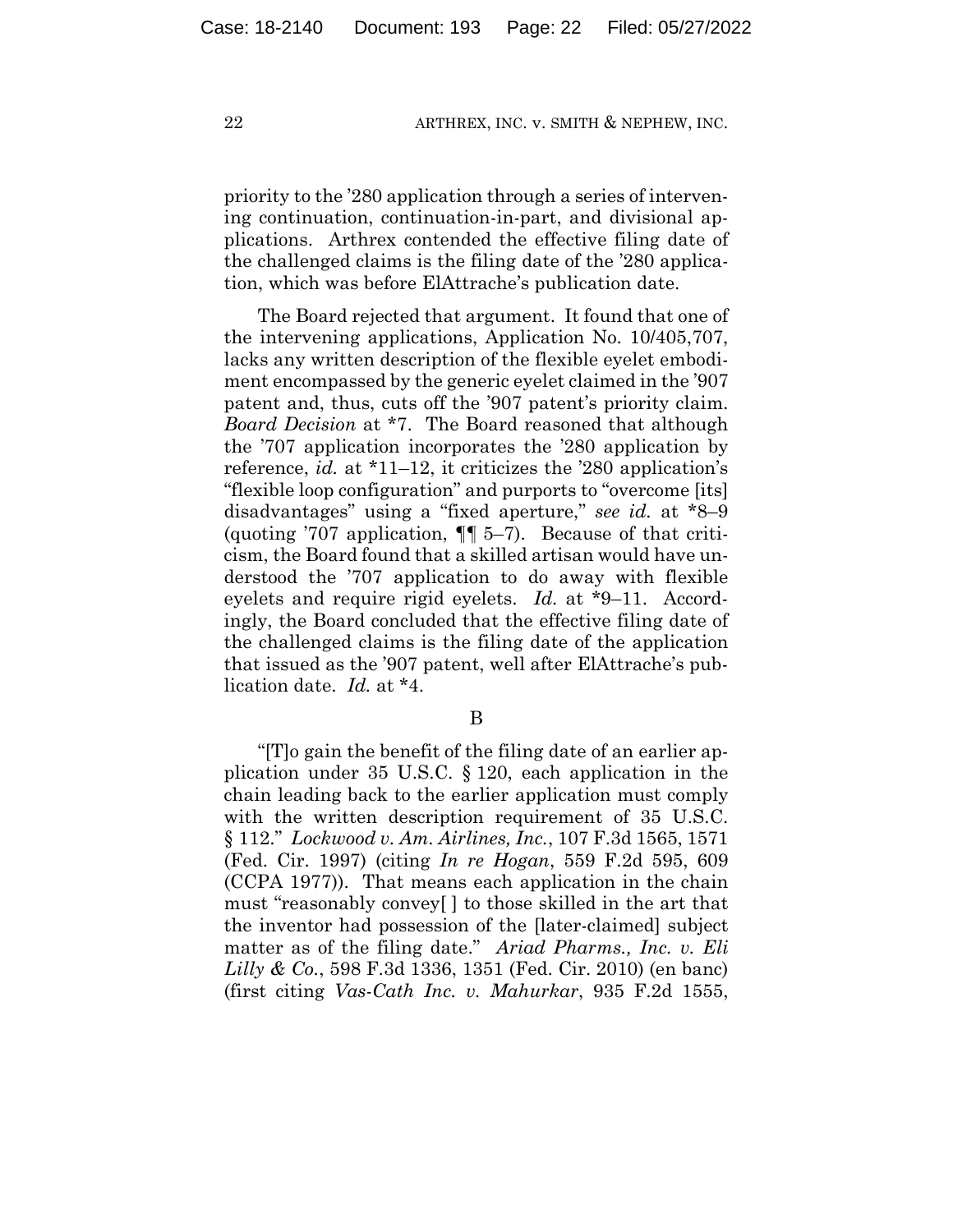1563 (Fed. Cir. 1991); and then citing *In re Kaslow*, 707 F.2d 1366, 1375 (Fed. Cir. 1983)). "Sufficiency of written description is a question of fact, reviewed for substantial evidence." *Gen. Hosp. Corp. v. Sienna Biopharms., Inc.*, 888 F.3d 1368, 1371 (Fed. Cir. 2018) (citing *Inphi Corp. v. Netlist, Inc.*, 805 F.3d 1350, 1354 (Fed. Cir. 2015)).

Substantial evidence supports the Board's finding that the '707 application lacks written description of flexible eyelets and, thus, the generic eyelet claim limitation. The '707 application's only mention of flexible eyelets is in the background section. There, it credits the '280 application's overall technique as an improvement but strongly criticizes its use of a flexible eyelet because it "impedes sliding of the suture":

Although the ['280 application's] technique provides an improved method of graft fixation to bone, the flexible loop configuration at the end of the driver disadvantageously *impedes sliding of the suture or graft* which is fed through the suture loop. In addition, because the cannulated driver of [the '280 application] is provided with a flexible loop at its distal end, *placement of the suture or graft at the bottom of the blind hole or socket and the cortical bone must be approximated*, thus sometimes necessitating additional removal, tapping and insertion steps to ensure full insertion of the plug or screw into the blind hole or socket. This, in turn, may abrade the adjacent tissue and/or damage the bone or cartilage.

'707 application, ¶ 5 (emphases added). Aside from this critique, the '707 application is completely silent about flexible eyelets.

And to "overcome the disadvantages" of flexible eyelets, the '707 application exclusively discloses an eyelet with a "fixed aperture" rather than a flexible loop. *Id.* ¶ 7. Unlike flexible eyelets, this allows the suture to "freely slide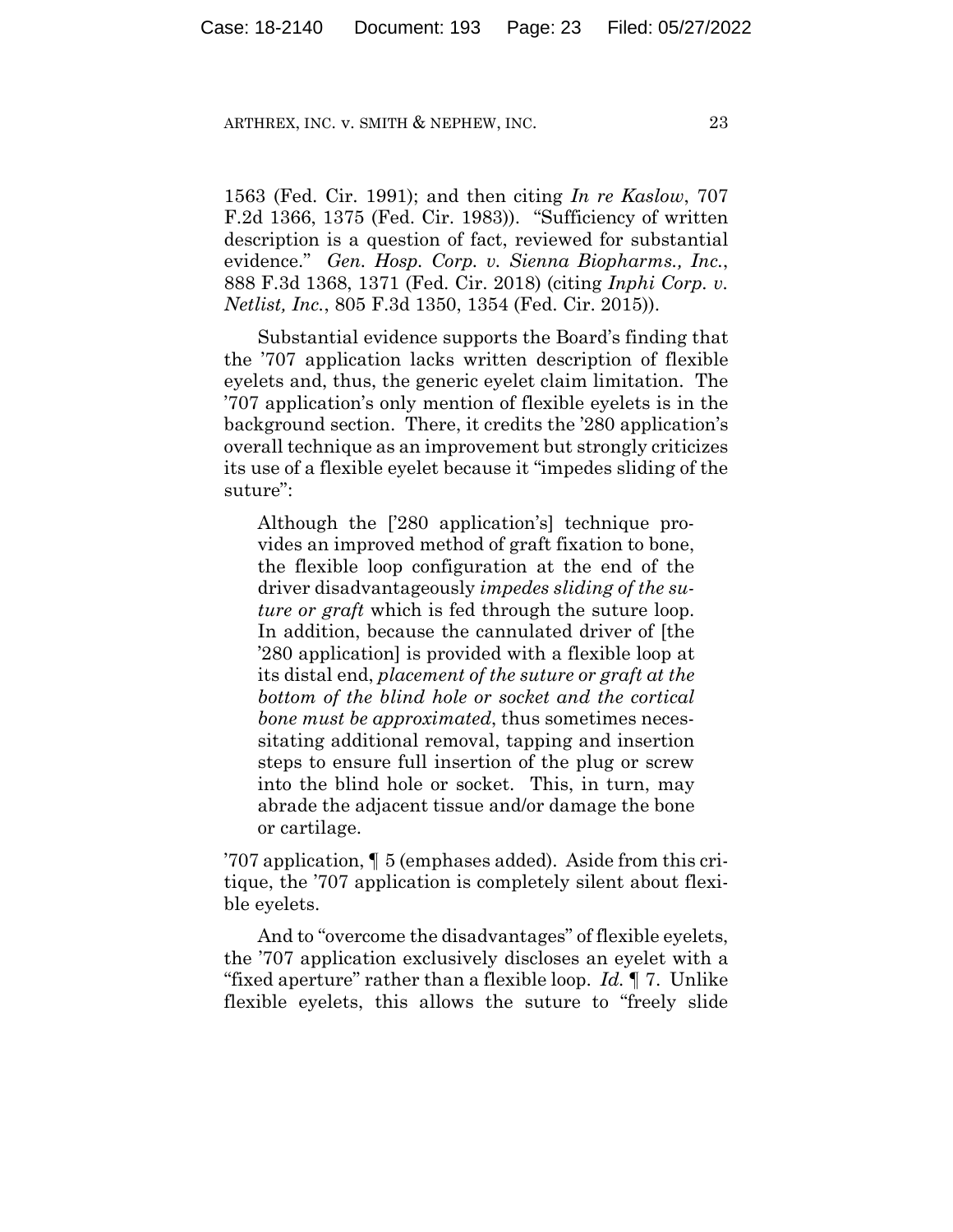through the aperture," which in turn "allow[s] precise advancement and guiding of the plug or screw into the blind hole or socket." *Id.* 129. The application stresses the importance of this feature, noting that the invention covers "an aperture of any configuration of any geometrical shape, *as long as it . . . allows the captured suture to freely slide within the aperture*." *Id.* ¶ 33 (emphasis added).

Based on these disclosures, S&N's expert testified that a skilled artisan would have understood the '707 application to require a rigid eyelet. He explained that because the '707 application mentions a flexible eyelet "only for purposes of criticizing it and emphasizing the need for an alternative approach that allows suture to slide freely," a skilled artisan would have understood that free sliding is "essential to the purported invention" and that flexible eyelets are "contrary to the invention's stated purpose." J.A. 2324, § 125; J.A. 2323, § 123. This testimony and the disclosures of the '707 application are substantial evidence upon which the Board could find that the '707 application lacks written description of generic eyelets encompassing flexible eyelets, as claimed by the '907 patent. *See Tronzo v. Biomet, Inc.*, 156 F.3d 1154, 1159 (Fed. Cir. 1998) (holding substantial evidence did not support finding that parent application provided written description of laterclaimed genus encompassing any shape where it "tout[ed] the advantages of [a] conical shape," mentioned other shapes only in reciting the prior art, and "specifically distinguishe[d] the prior art as inferior"); *see also Bilstad v. Wakalopulos*, 386 F.3d 1116, 1125 (Fed. Cir. 2004) (explaining that *Tronzo* is an "exception[ ] to the general rule that disclosure of a species provides sufficient written description support for a later filed claim directed to the genus").

Arthrex argues the Board failed to give effect to the '707 application's incorporation of the entire '280 application by reference. According to Arthrex, this broad incorporation by reference compels a finding that the '707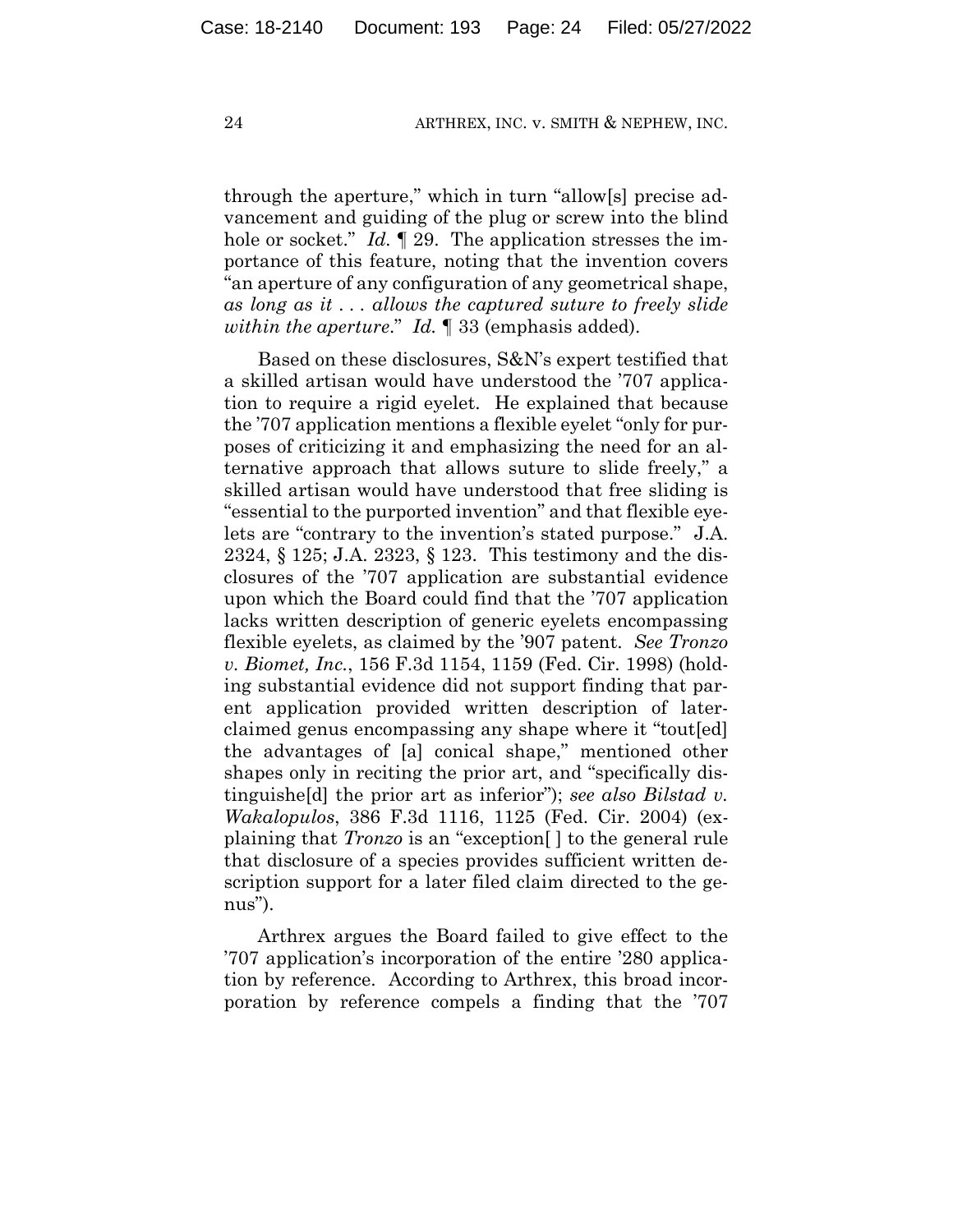application provides written description support for flexible eyelets because there is no dispute that the '280 application discloses one. The Board, however, considered the '707 application's incorporation by reference and found it did not outweigh the evidence that the '707 application relies entirely on rigid eyelets. *Board Decision* at \*11–12. Because the '707 application denigrates flexible eyelets and exclusively describes alternatives to overcome their disadvantages, we cannot say the Board's finding was unreasonable.

Arthrex further argues that the '707 application adequately describes generic eyelets because it discloses "the function of threading suture," which is "tied to" flexible eyelets. Appellant's Br. 49. To be sure, the disclosure of a function may provide written description of a known structure for performing that function if the function and structure are "sufficiently correlated" to one another. *Amgen, Inc. v. Hoechst Marion Roussel, Inc.*, 314 F.3d 1313, 1332 (Fed. Cir. 2003). If, however, the specification derides a particular structure and seeks to replace it with alternatives that ostensibly perform its function better, a reasonable person could find that the specification lacks written description for that structure. The Board's finding that the '707 application does not adequately describe generic eyelets that encompass flexible eyelets is supported by substantial evidence, as is its determination that ElAttrache is anticipatory prior art.

 $\overline{C}$ 

Lastly, there is no merit to Arthrex's argument that the Board lacked statutory authority to decide whether the '707 application meets the written description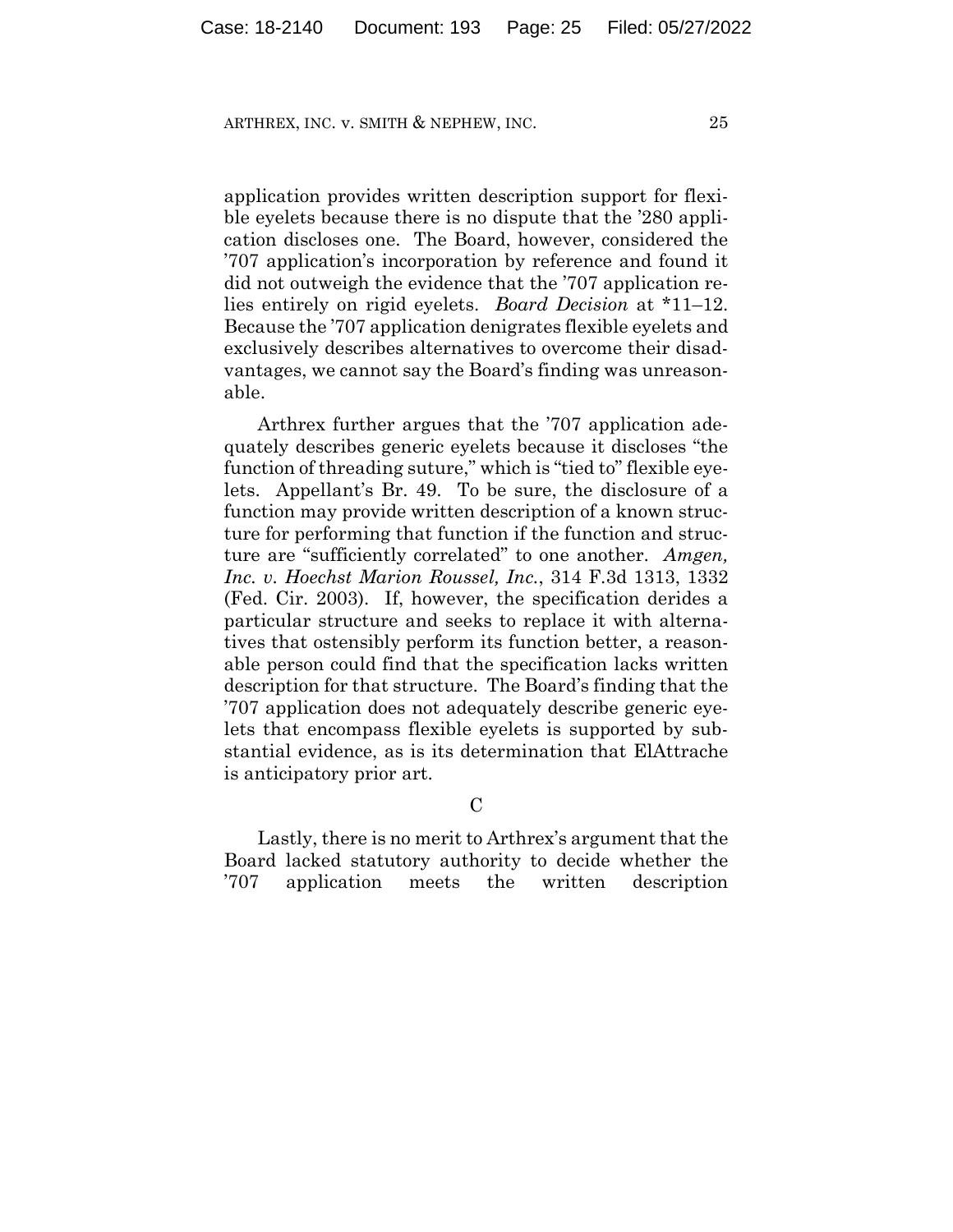requirement.7 Arthrex argues that because the scope of an IPR is limited to "ground[s] that could be raised under section 102 or 103," 35 U.S.C. § 311(b), the Board could not address the written description requirement of § 112. Section 311(b), however, merely dictates the grounds on which an IPR petition may be based, not the issues that the Board may consider to resolve those grounds. S&N complied with § 311(b) by asserting invalidity grounds under § 102. And because Arthrex argued that ElAttrache is not prior art by claiming priority to the '280 application, the Board needed to determine whether the '707 application satisfied the written description requirement. *See In re NTP, Inc.*, 654 F.3d 1268, 1279 (Fed. Cir. 2011) (holding "priority can be considered and determined during reexamination proceedings," which are governed by similar statutory language).8 The Board therefore did not exceed its authority.

<sup>7</sup> Although the government contends Arthrex forfeited this argument, we exercise our discretion to address it. *See Singleton v. Wulff*, 428 U.S. 106, 121 (1976) ("The matter of what questions may be taken up and resolved for the first time on appeal is one left primarily to the discretion of the courts of appeals, to be exercised on the facts of individual cases.").

<sup>8</sup> *Compare* 35 U.S.C. §§ 301, 302 ("Any person at any time may file a request for reexamination by the Office of any claim of a patent on the basis of any prior art [consisting of patents or printed publications bearing on the patentability of that claim].") *with* 35 U.S.C. § 311(b) ("A petitioner in an inter partes review may request to cancel as unpatentable 1 or more claims of a patent only on a ground that could be raised under section 102 or 103 and only on the basis of prior art consisting of patents or printed publications.").